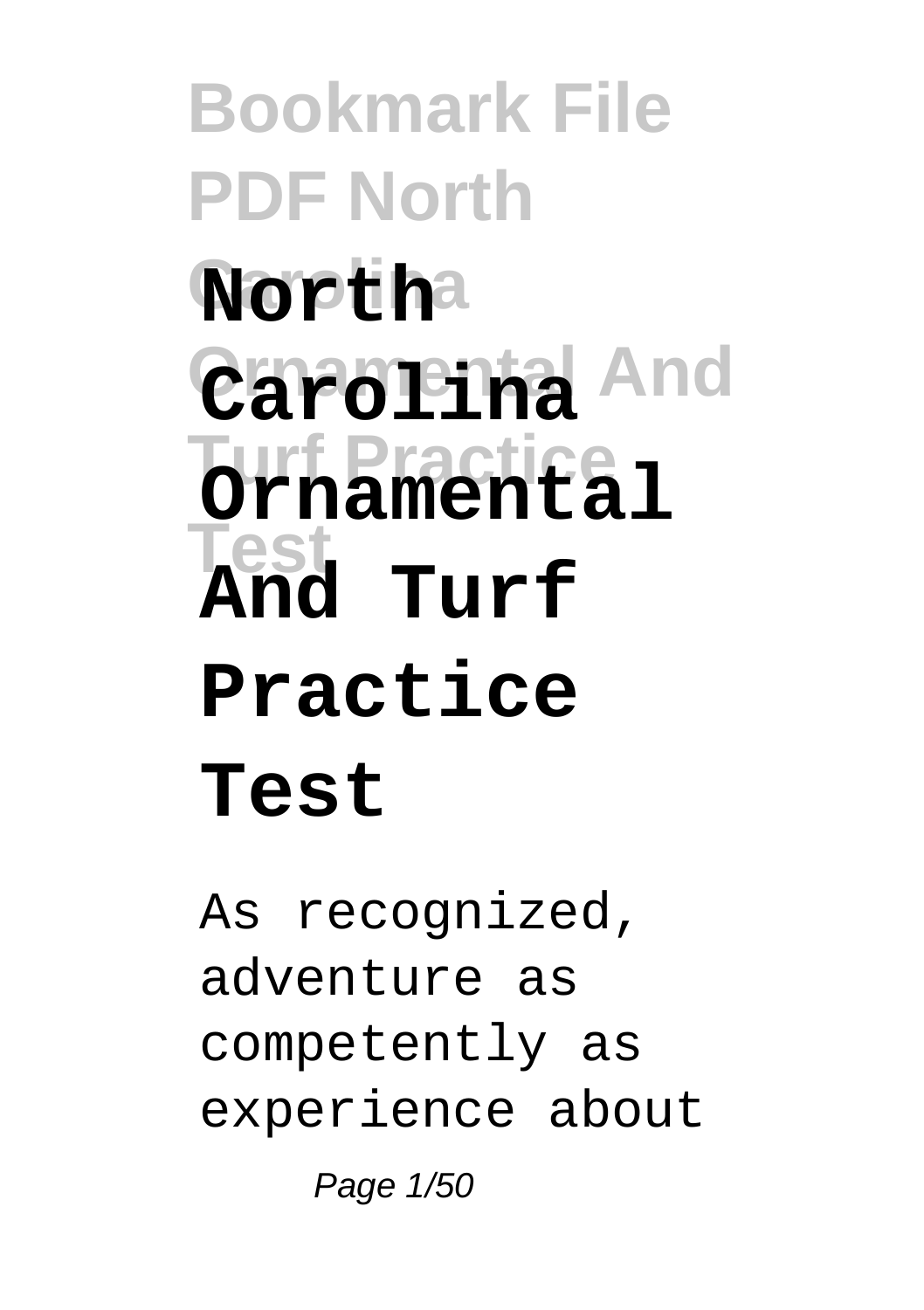**Bookmark File PDF North Carolina** lesson, amusement, as<br>alignal and bargain<sup>3</sup> can be **Test** gotten by just skillfully as checking out a books **north carolina ornamental and turf practice test** then it is not directly done, you could assume even more Page 2/50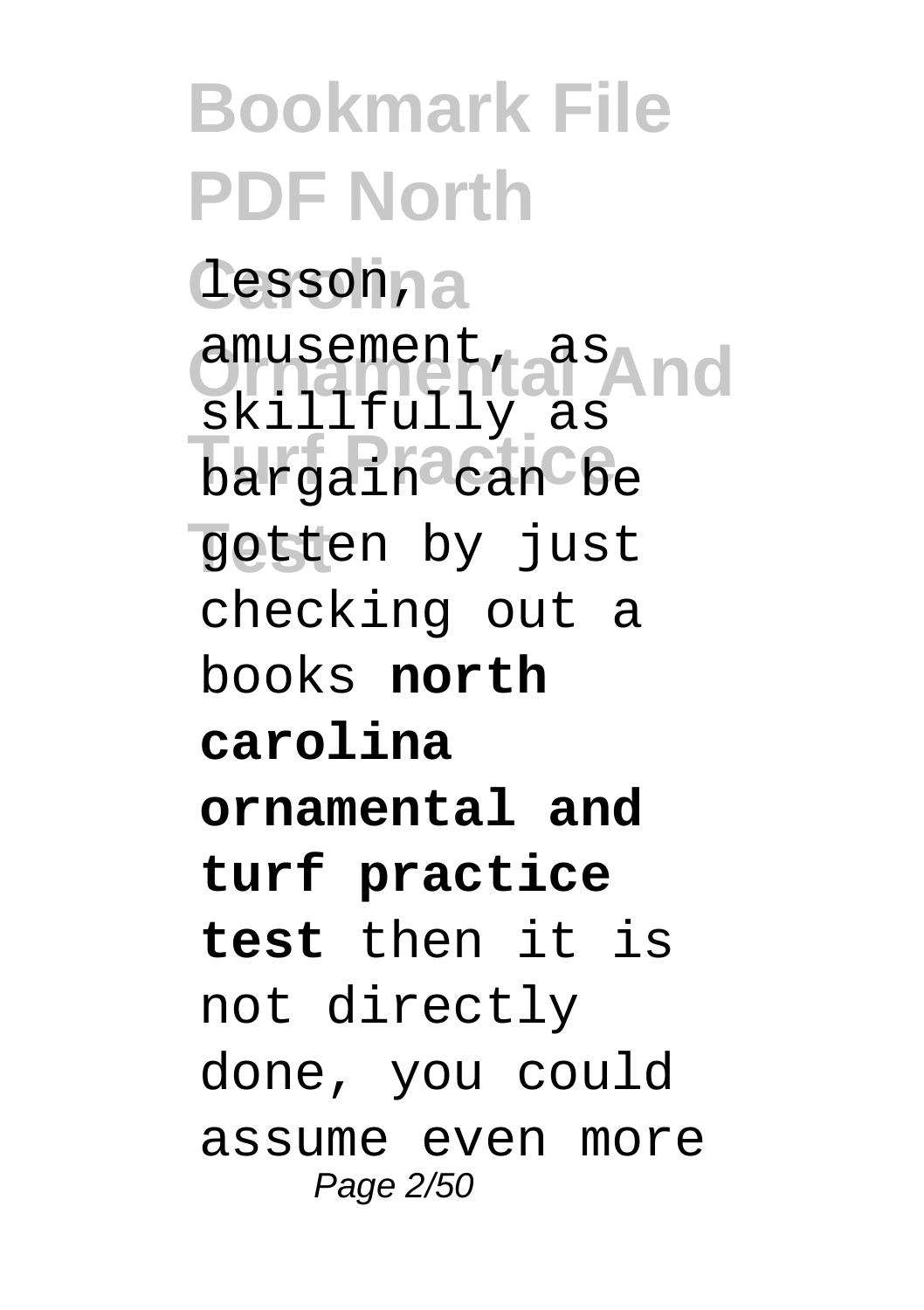**Bookmark File PDF North** approaching this **Ornamental And** life, as regards **Turf Practice** We manage to pay the world. for you this proper as with ease as easy showing off to get those all. We present north carolina ornamental and turf practice Page 3/50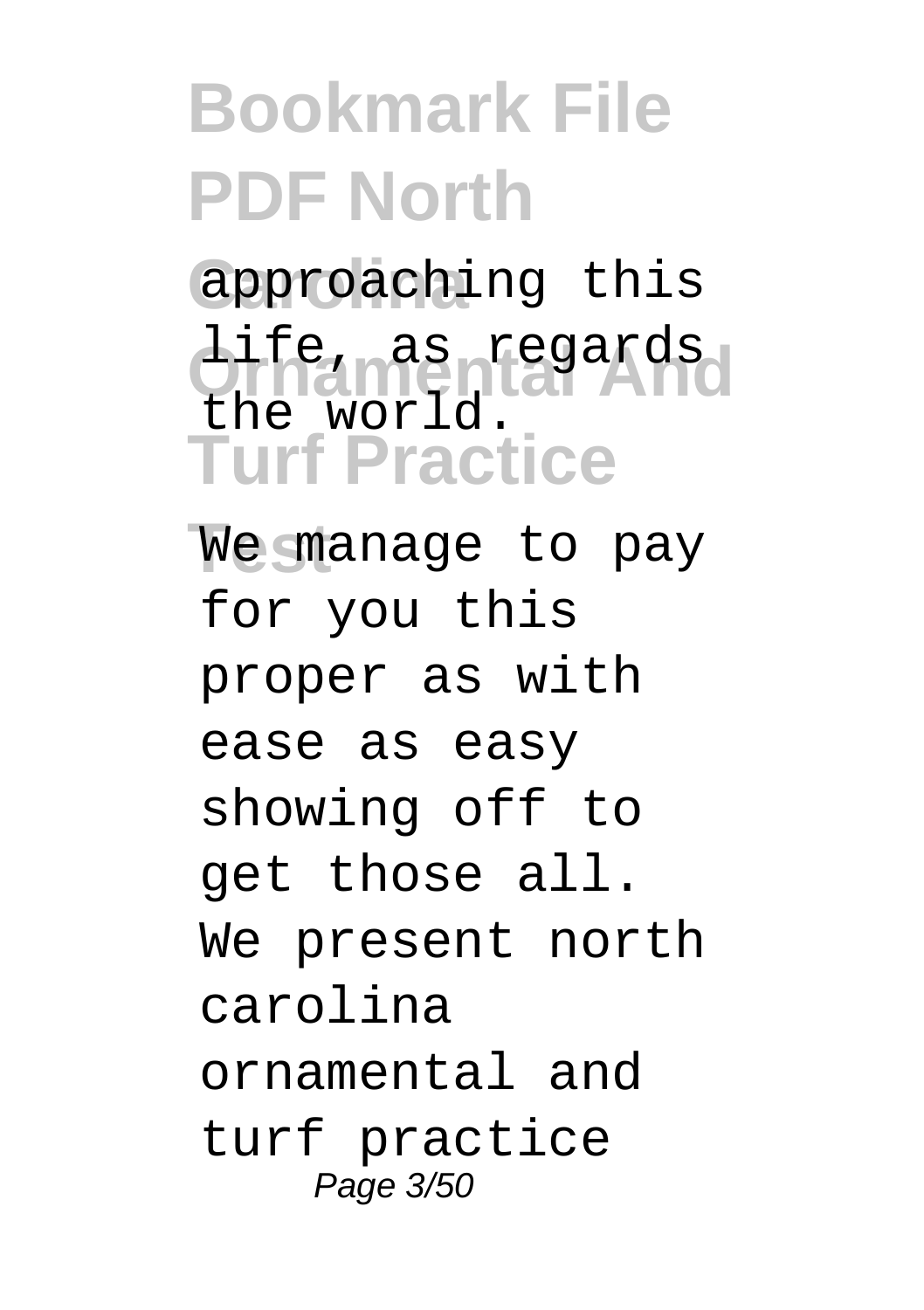**Bookmark File PDF North Carolina** test and numerous books fictions ctoce **scientific** numerous books research in any way. in the middle of them is this north carolina ornamental and turf practice test that can be your partner. Page 4/50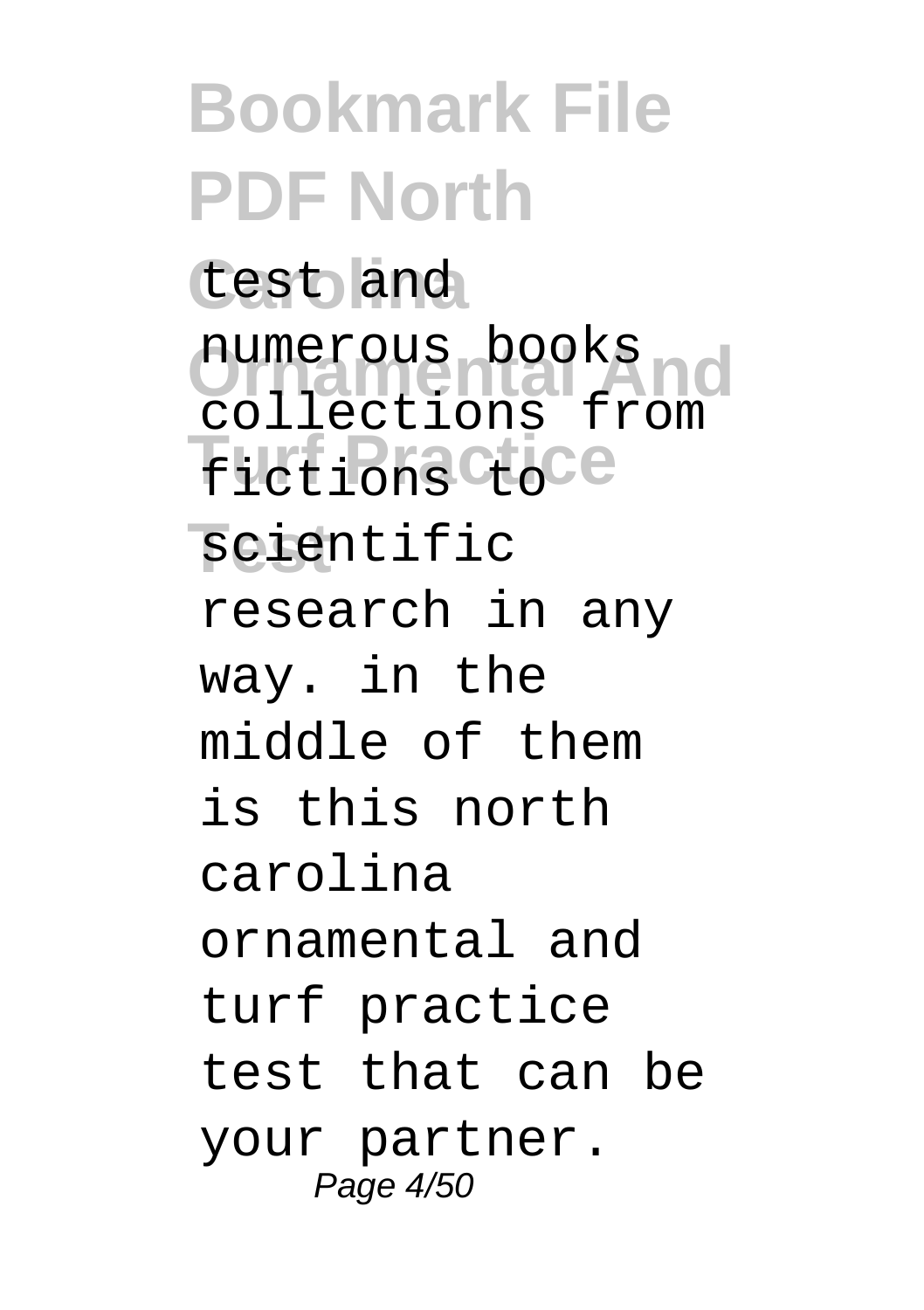**Bookmark File PDF North Carolina** Introduction to **Turf Practice** in Turfgrass and **Test** Ornamentals Pest Management **Insect Pests of Turfgrasses** Pesticide Applicator Certification \u0026 Licensing Pesticide Laws \u0026 Regulations Page 5/50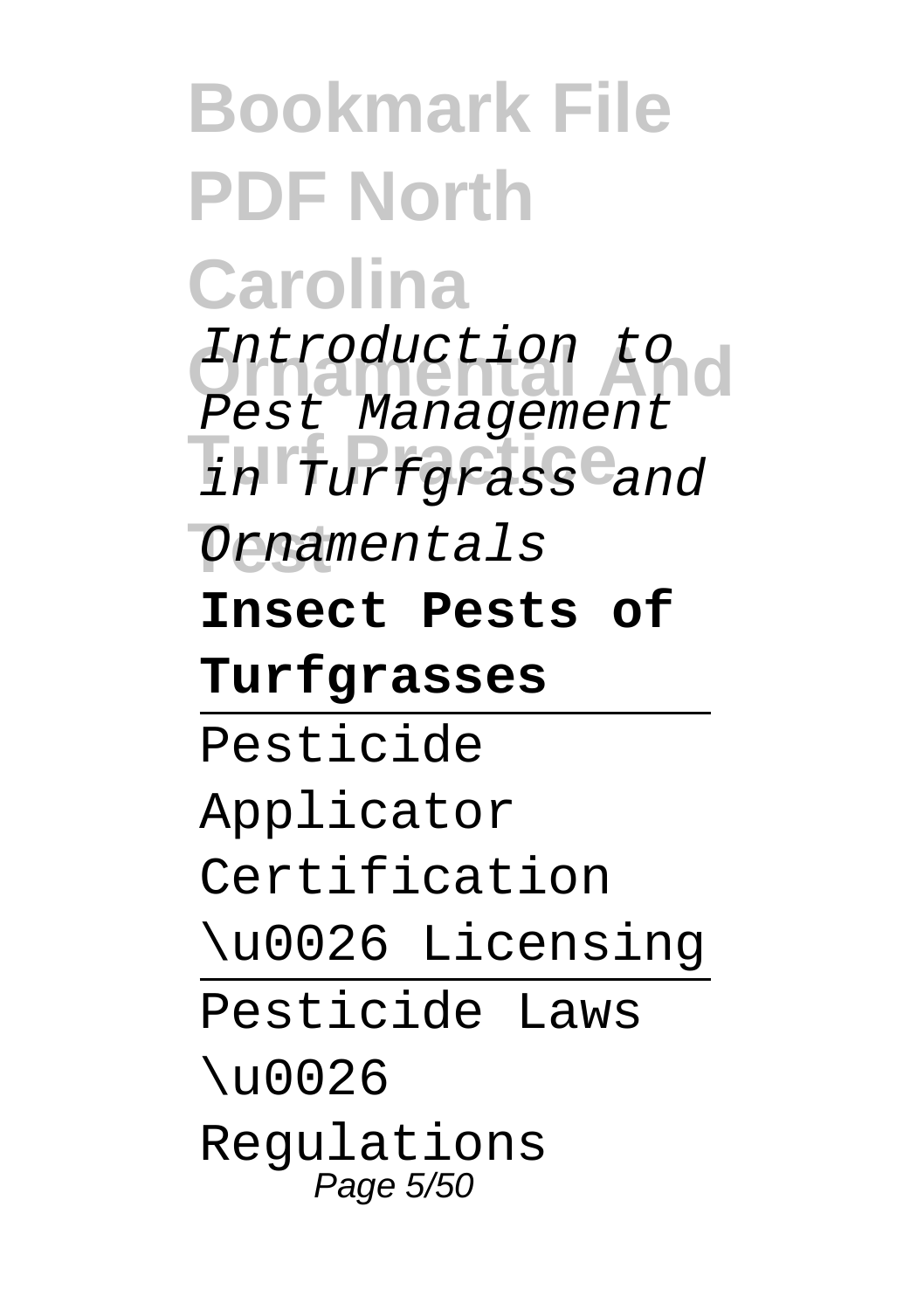**Bookmark File PDF North** Georgiaa **Ornamental And** ornamental turf Introduction to IPM<del>Cultural</del> cat 24 part 1 Management for **Turfgrasses** Cultural Management for Turfgrasses Turfgrass CM \u0026 Insects How to get your Pesticide Page 6/50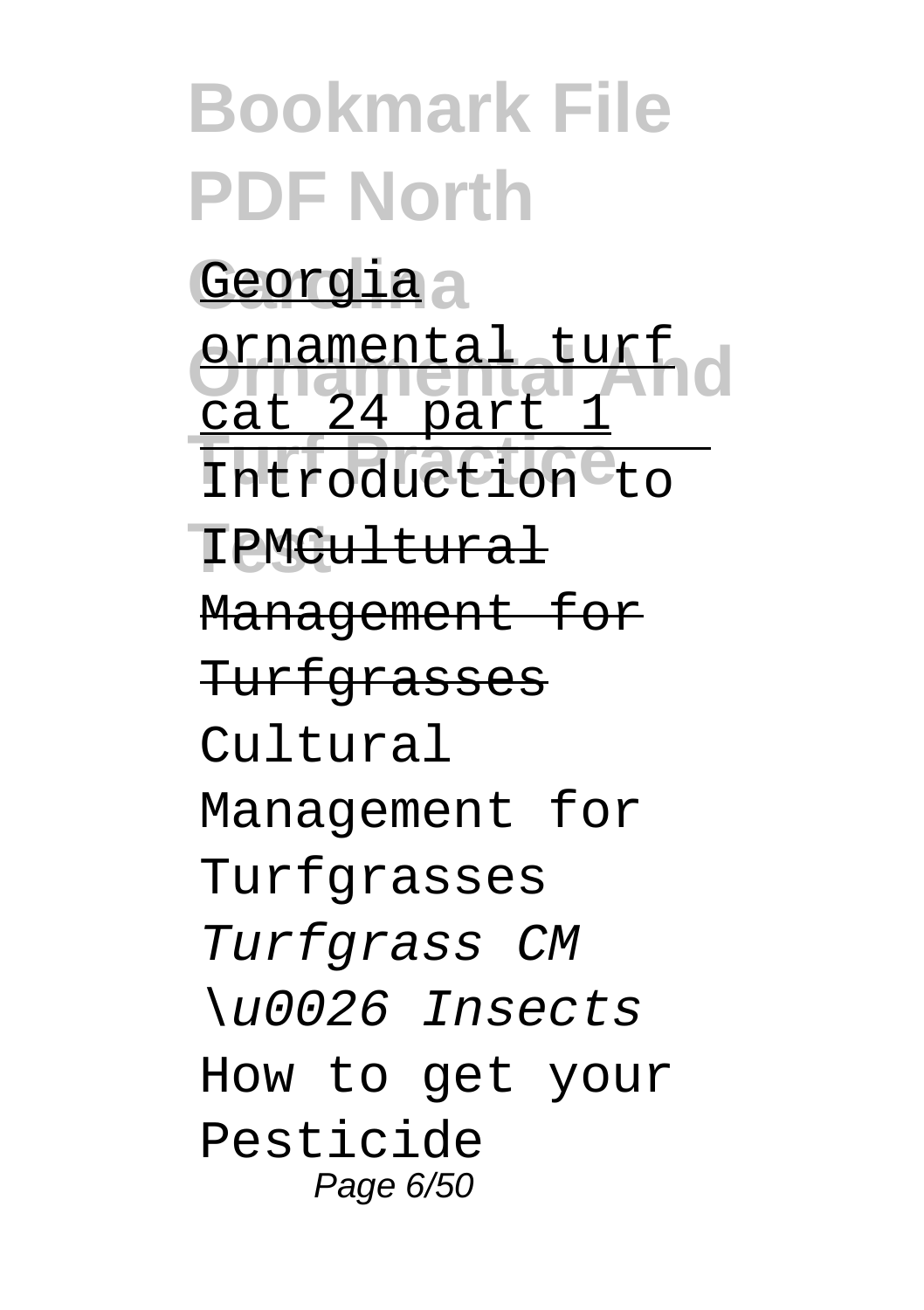**Bookmark File PDF North** License <u>Turf</u> Pests Pest<br>Vindomental And **Turf Practice** Hendersonville, **Test** North Carolina - Management The City of Four Seasons The Colony of North Carolina The Importance of Cultural Practices for Golf Courses Exploring North **Page 7/50**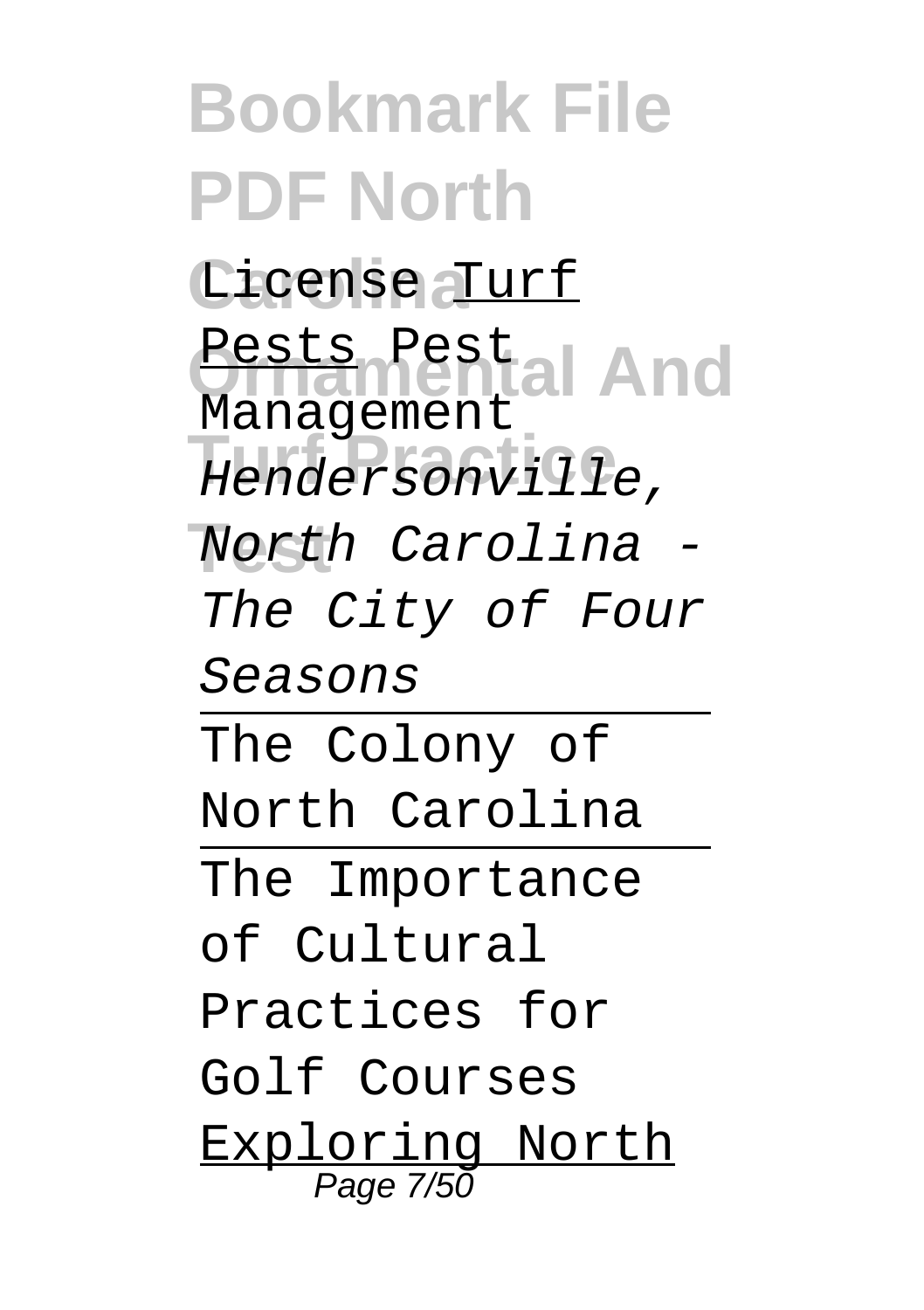**Bookmark File PDF North Carolina** Carolina - **Mative**<br>Unidiaental And **Turf Practice Starting your**  $\overline{\text{own}}$  pest control Intelligence **business (Episode 5)** Integrated Pest Management Lawn Insect Identification Pesticide Applicator Core Exam Prep (FIFRA Page 8/50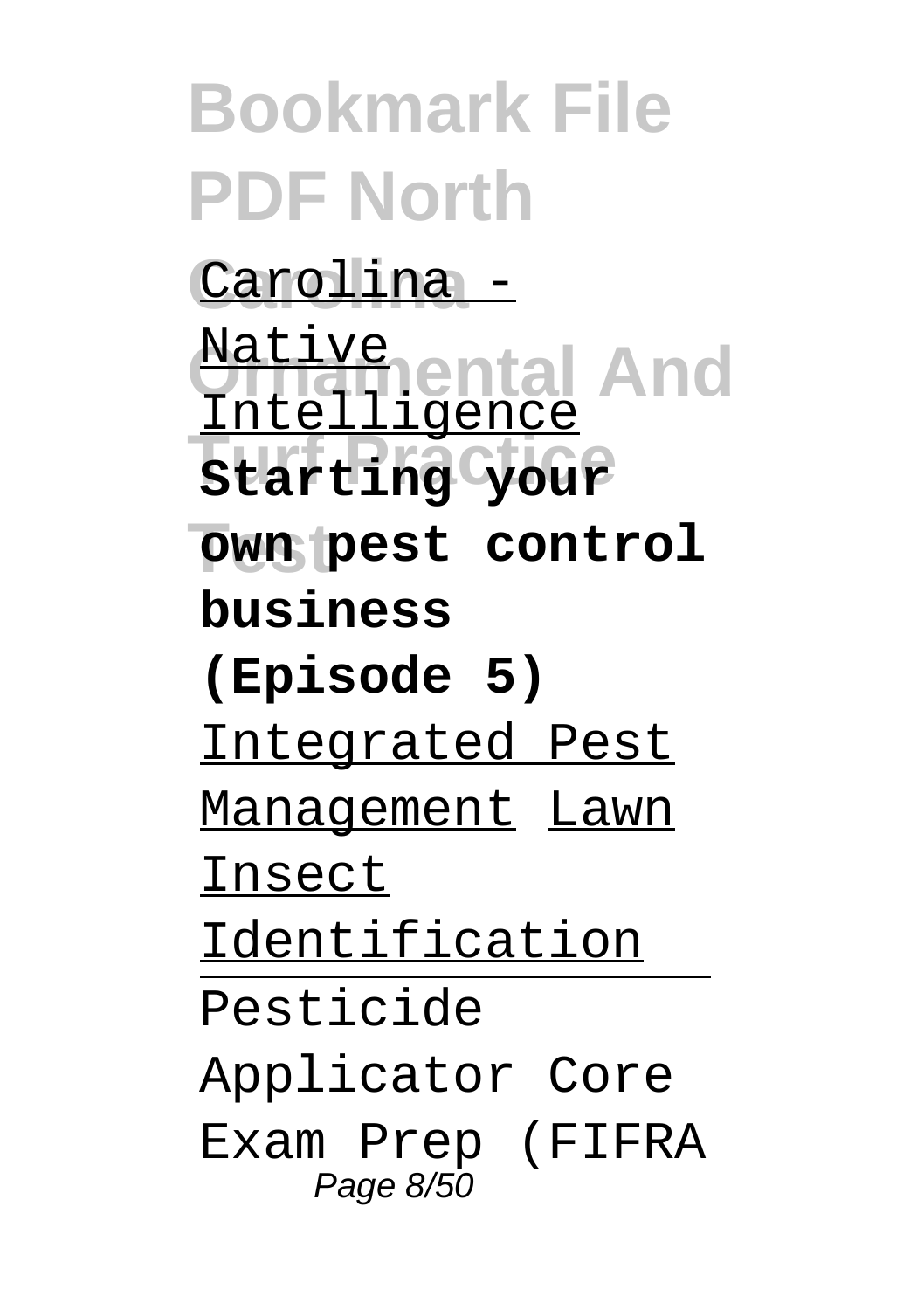**Bookmark File PDF North** and the EPA) North Carolina<br>Priidinental And nceers ...<br>Identifying Lawn Damaging Insects Regions l Expert Lawn Care Tips HOR 164 Course Introduction Video SU2020 Pesticide Applicator Certification \u0026 Licensing Page 9/50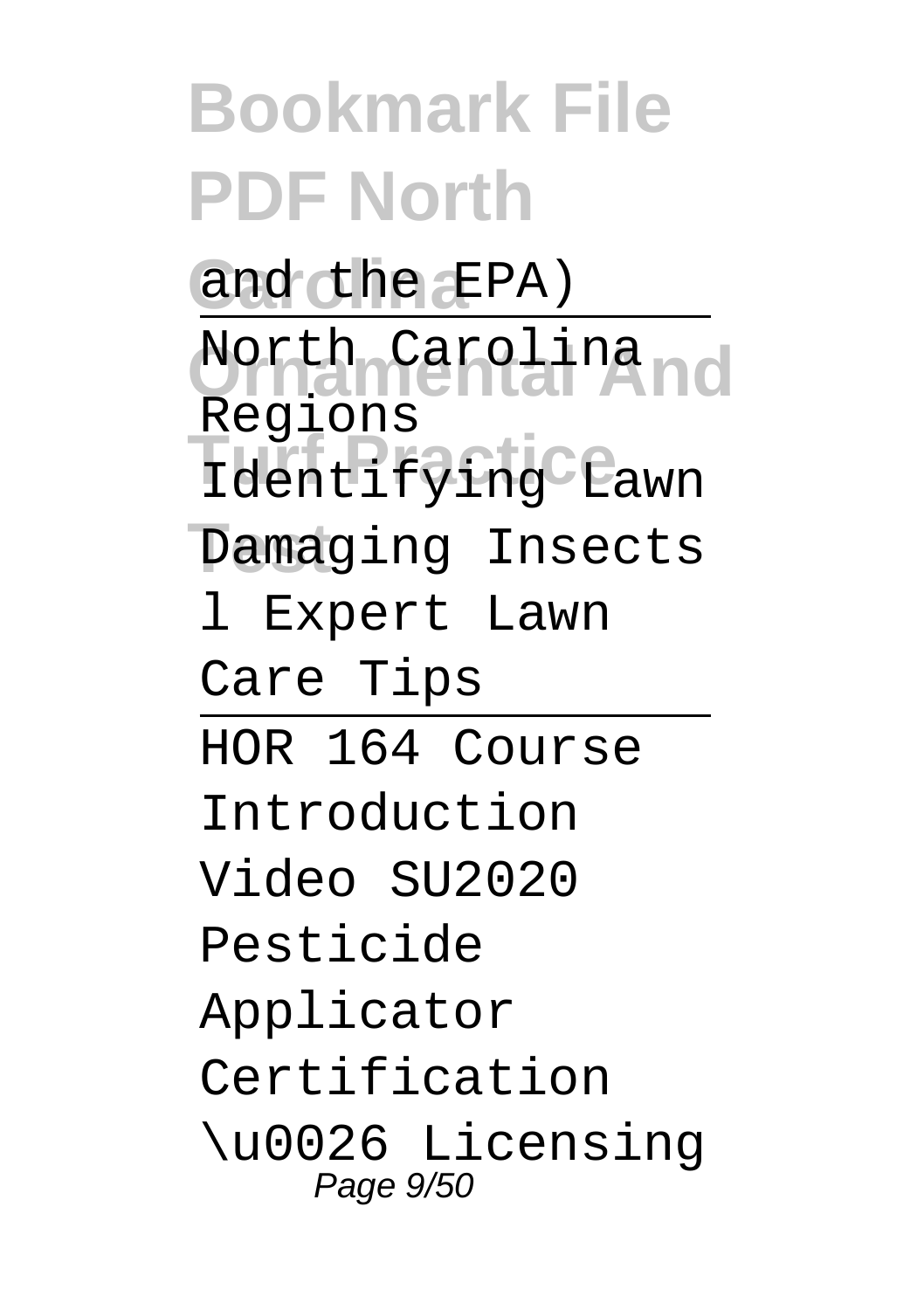**Bookmark File PDF North** Pesticide Applicator Core **Turf Practice** Categories **North Test Carolina** Exam Prep Pest **Pesticide Applicator Certification** O\u0026T Preface Certification Requirements Georgia orntamental turf cat 24 Pesticide Page 10/50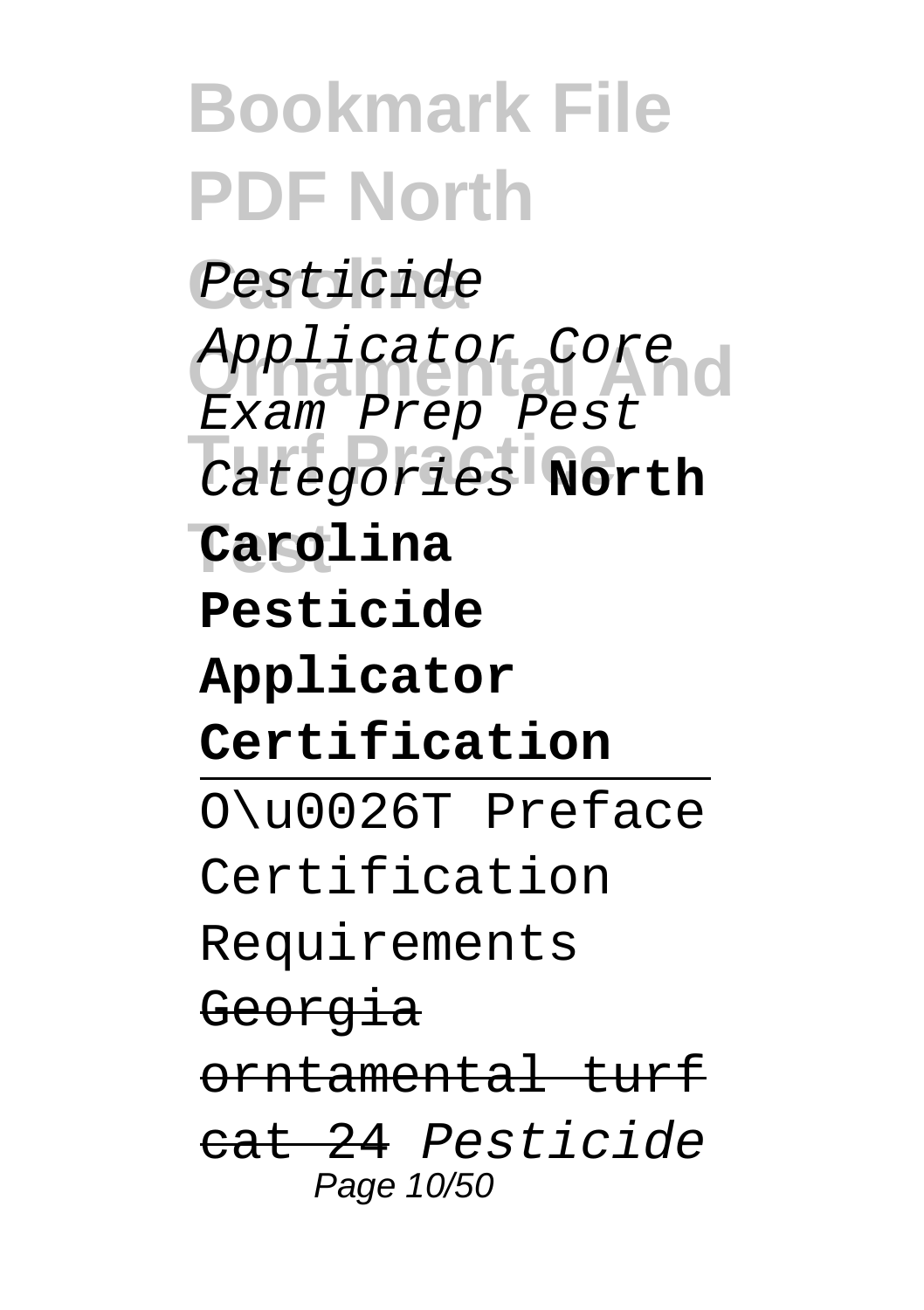### **Bookmark File PDF North Carolina** Applicator CORE **Ornamental And Turns**<br> **Applicator Test** Certification Exam NC Pesticide **North Carolina Ornamental And Turf** Turfgrass is the most widelygrown ornamental crop in the southern United States. Of the Page 11/50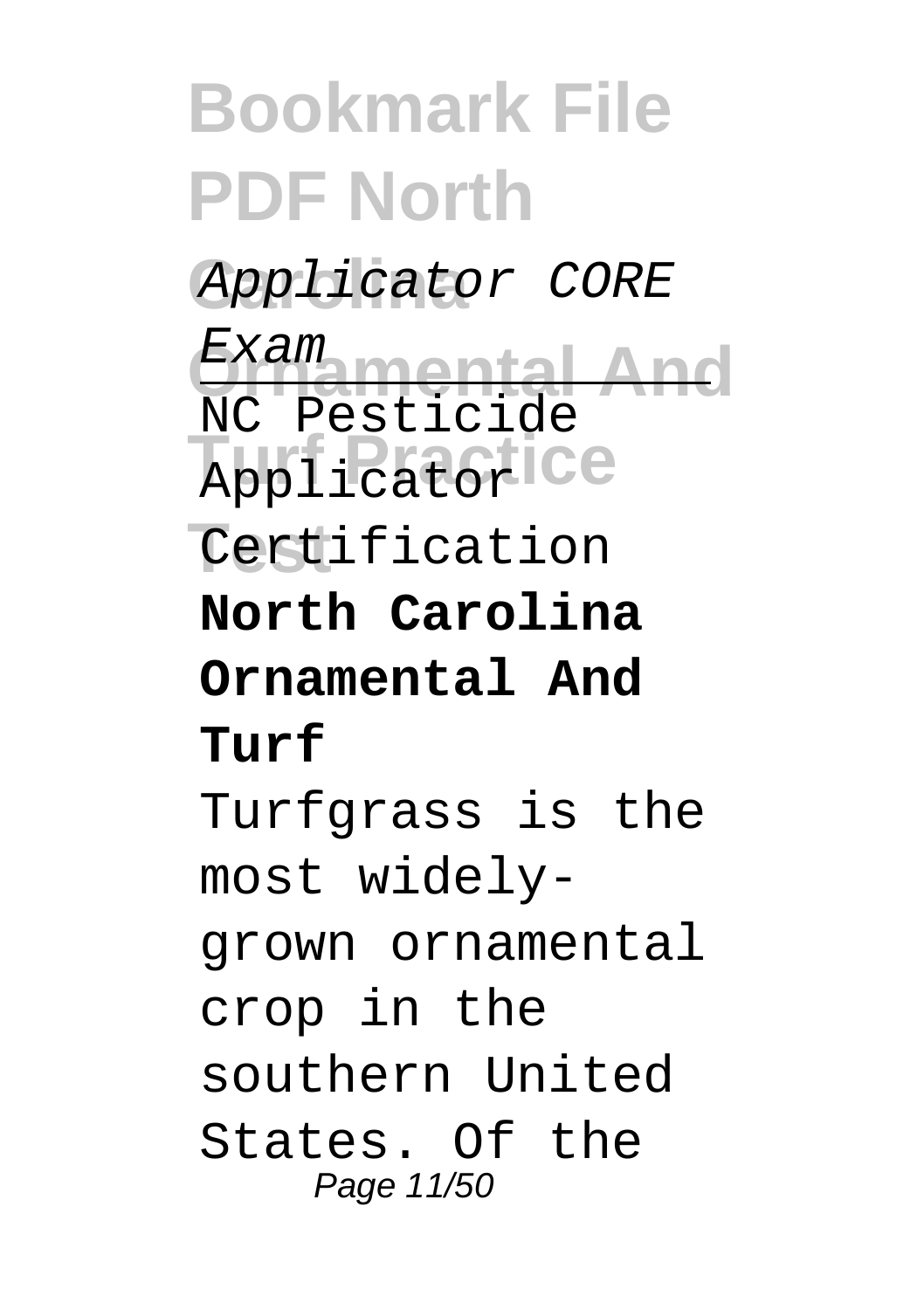**Bookmark File PDF North Carolina** two million **Ornamental And** acres of **In Northctice Test** Carolina, single turfgrass grown family homes account for about 60%, with acreage concentrated in the population centers of the state. Turfgrass is also used on Page 12/50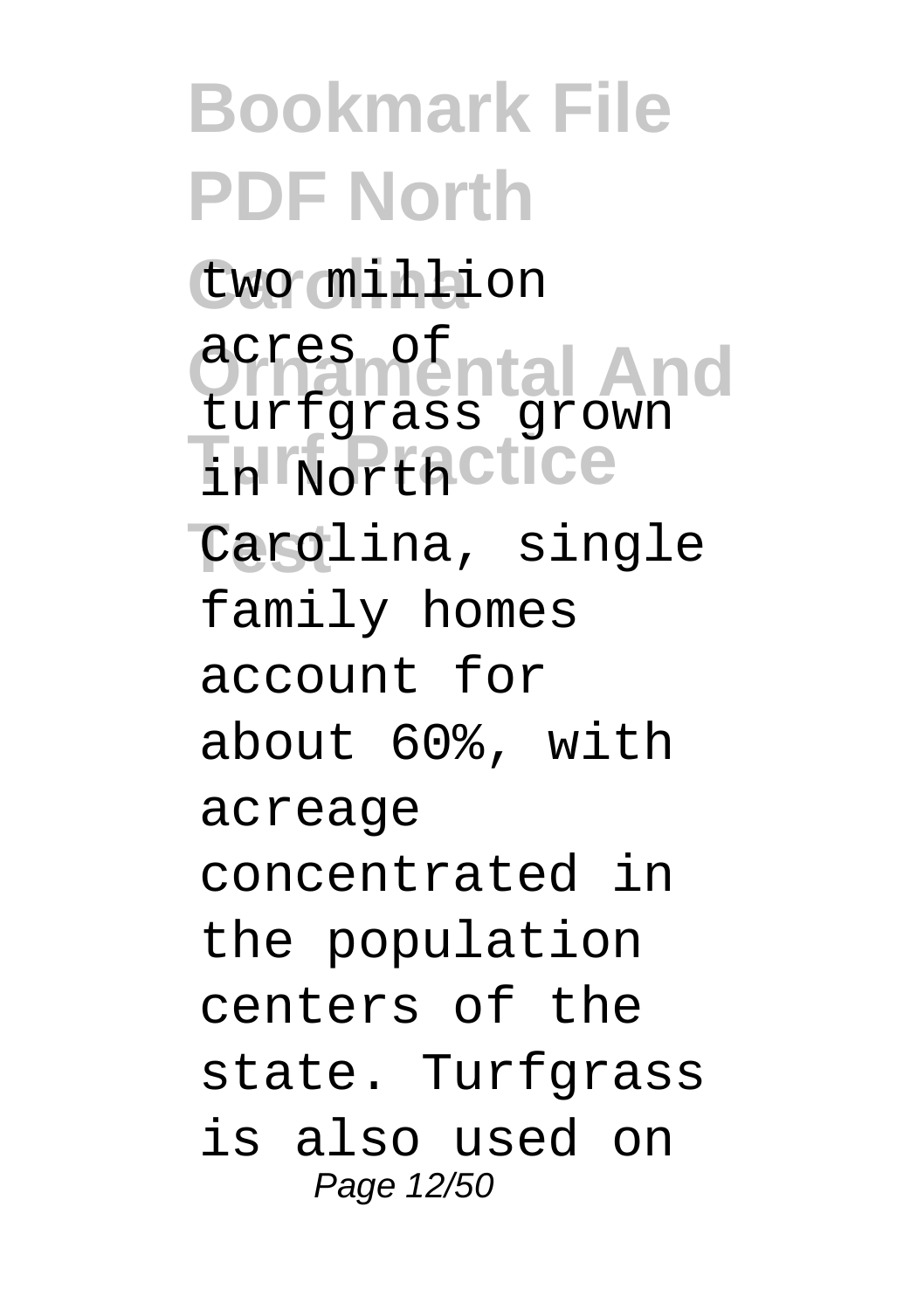**Bookmark File PDF North** sod farms, athletic fields, **Turf Practice Test** parkland, and roadsides, golf around schools, churches, and commercial buildings.

#### **Turfgrasses | NC State Extension** Maiden Grass (Miscanthus Page 13/50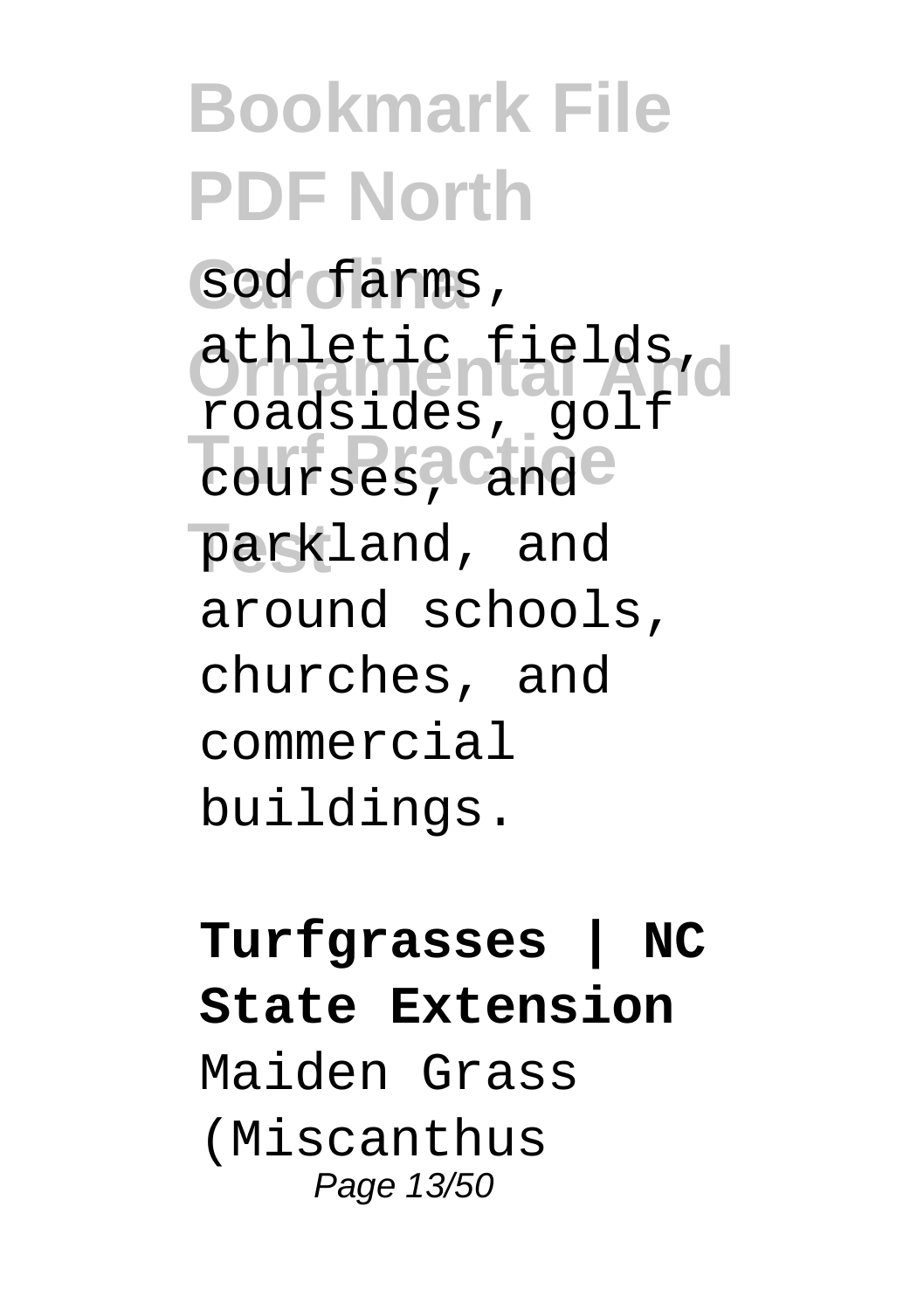## **Bookmark File PDF North** Sinensis) is a popular grass in with manytice  $varieties.$  It is North Carolina hardy across all of North Carolina. This grass can easily get 10 feet tall. Maiden grass ('Gracillimus') has narrow Page 14/50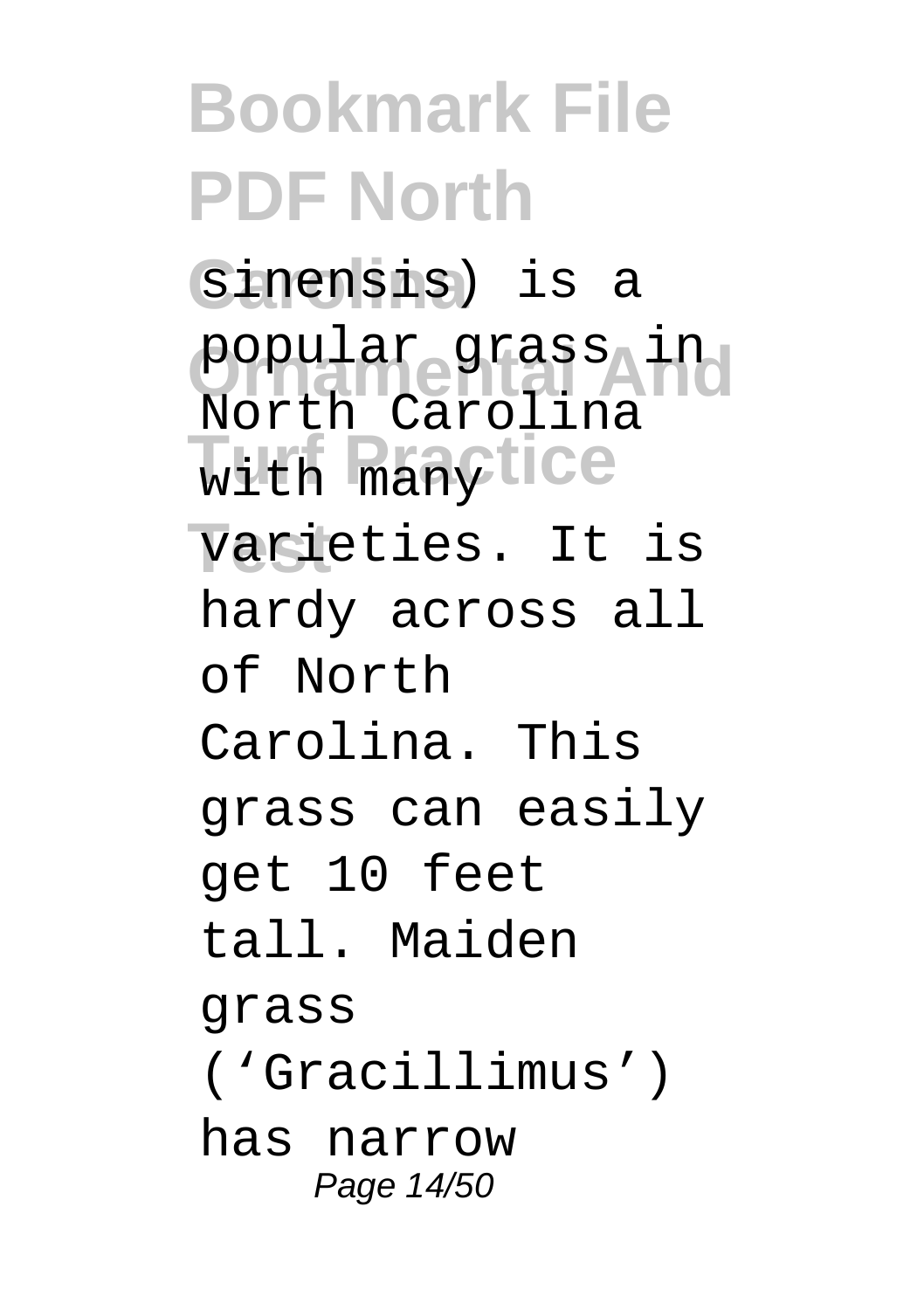## **Bookmark File PDF North** leaves and is smaller in size. **Turf Practice** ('Zebrinus') has bands of yellow Zebra grass on the leaves.

### **Ornamental Grasses for the Landscape | North Carolina ...** North Carolina Ornamental

Page 15/50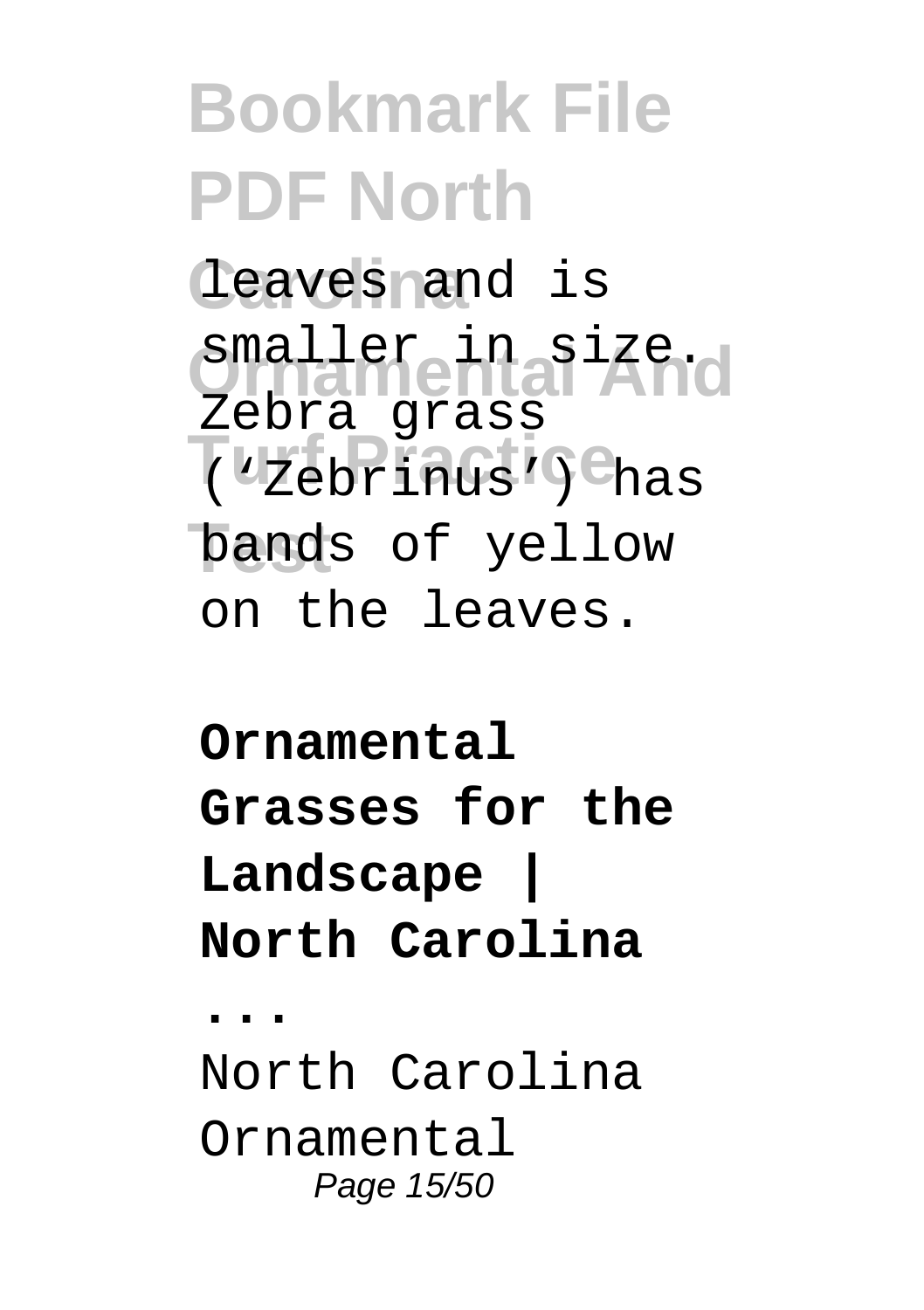**Bookmark File PDF North** Plants. Includes information on<br> **Expansion And** production, ce **Test** worker general activities, insects, mites, mollusks, diseases, and weeds that attack ornamentals and recommendations on their Page 16/50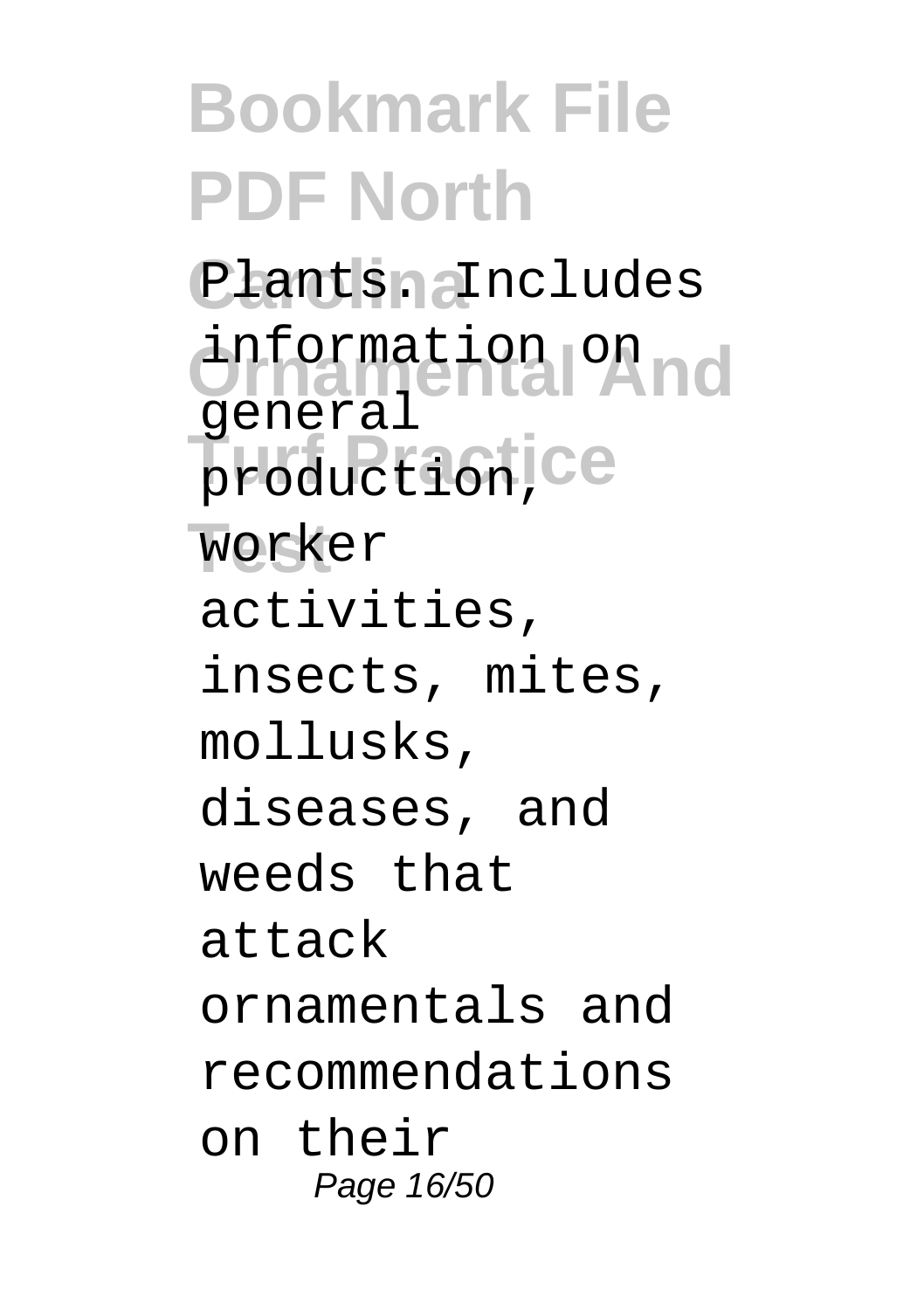**Bookmark File PDF North Carolina** control. A time *<u>Dinamental</u>* And pests liactice **Test** greenhouses and scouting for nurseries is specified. Container and Field-Produced Nursery Crops in Georgia, Kentucky, North Carolina, South Carolina and Page 17/50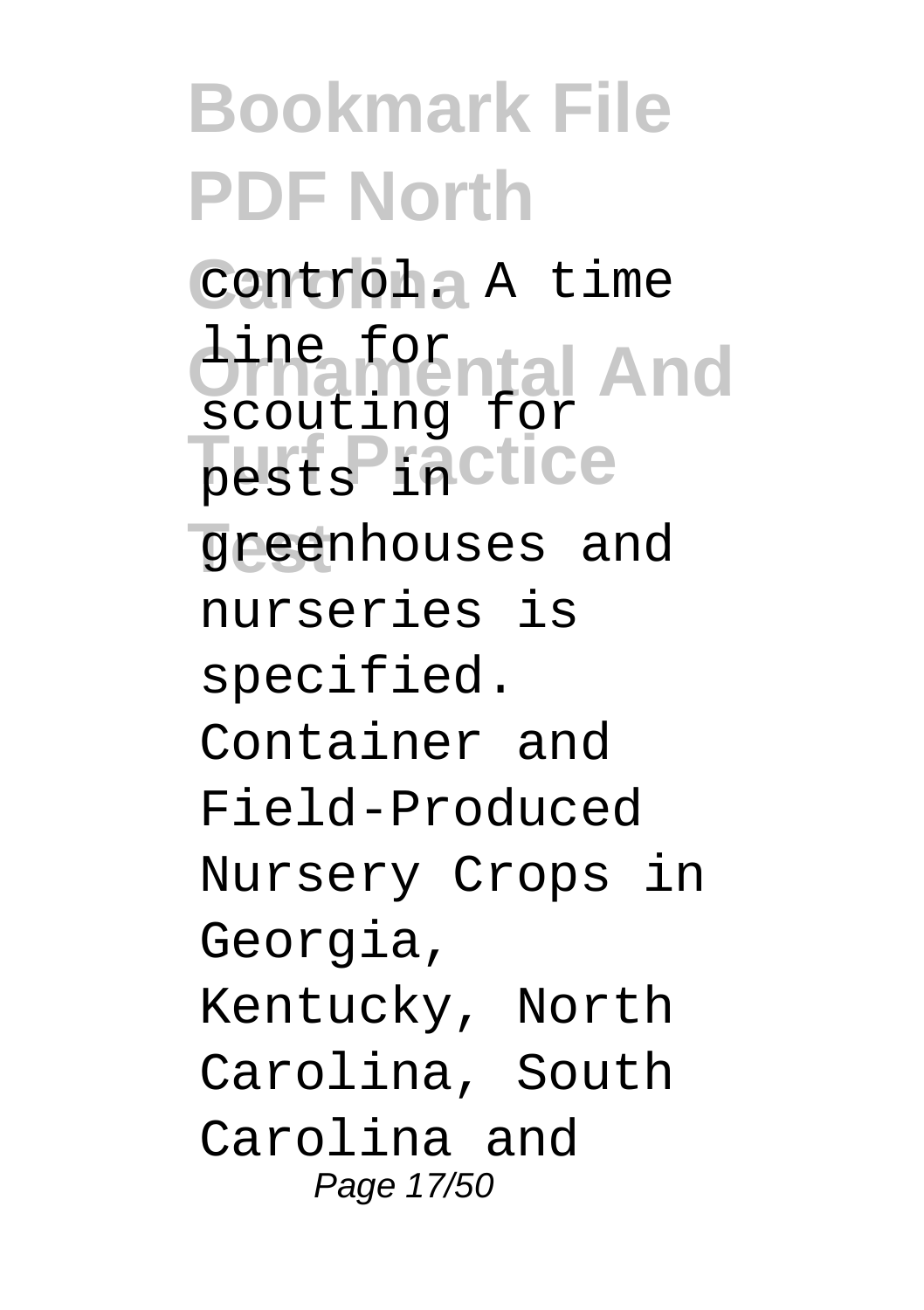**Bookmark File PDF North** Tennessee.

**Ornamental And Turns Property Test State Extension NC Nursery &** North Carolina Ornamental And Turf Turfgrasses. Turfgrass is the most widelygrown ornamental crop in the southern United Page 18/50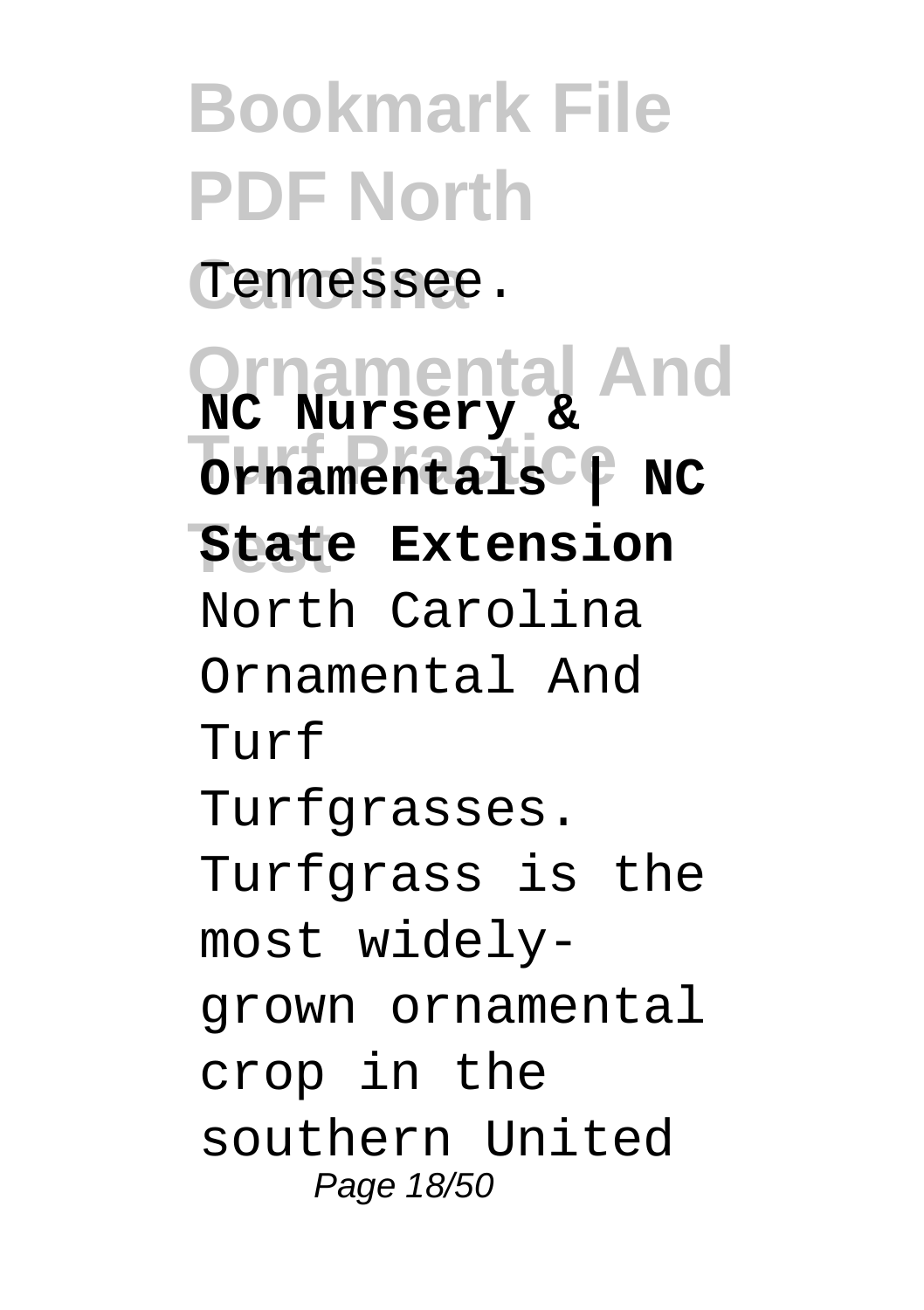**Bookmark File PDF North** States. Of the two million<br> **And And Turf Practice** turfgrass grown  $\overline{\text{in}}$  North acres of Carolina, single family homes account for about 60%, with acreage concentrated in the population centers of the state. Turfqrass Page 19/50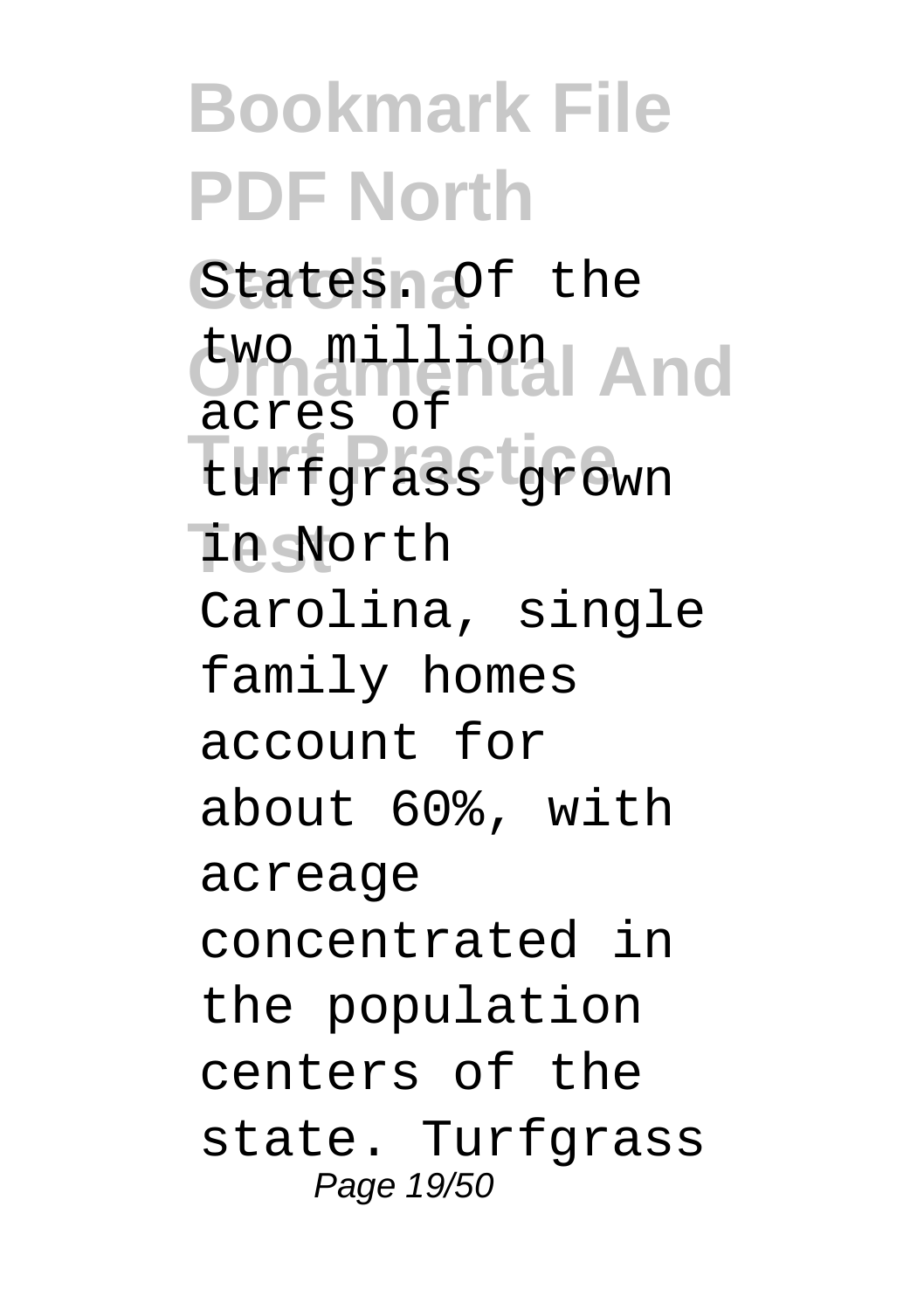**Bookmark File PDF North Carolina** is also used on sod farms<br>
athletial And **Turf Practice Test North Carolina** athletic **Ornamental And Turf Practice Test** CLEARWATER TURF & ORNAMENTAL, LLC. Clearwater Turf & Ornamental, LLC is a North Page 20/50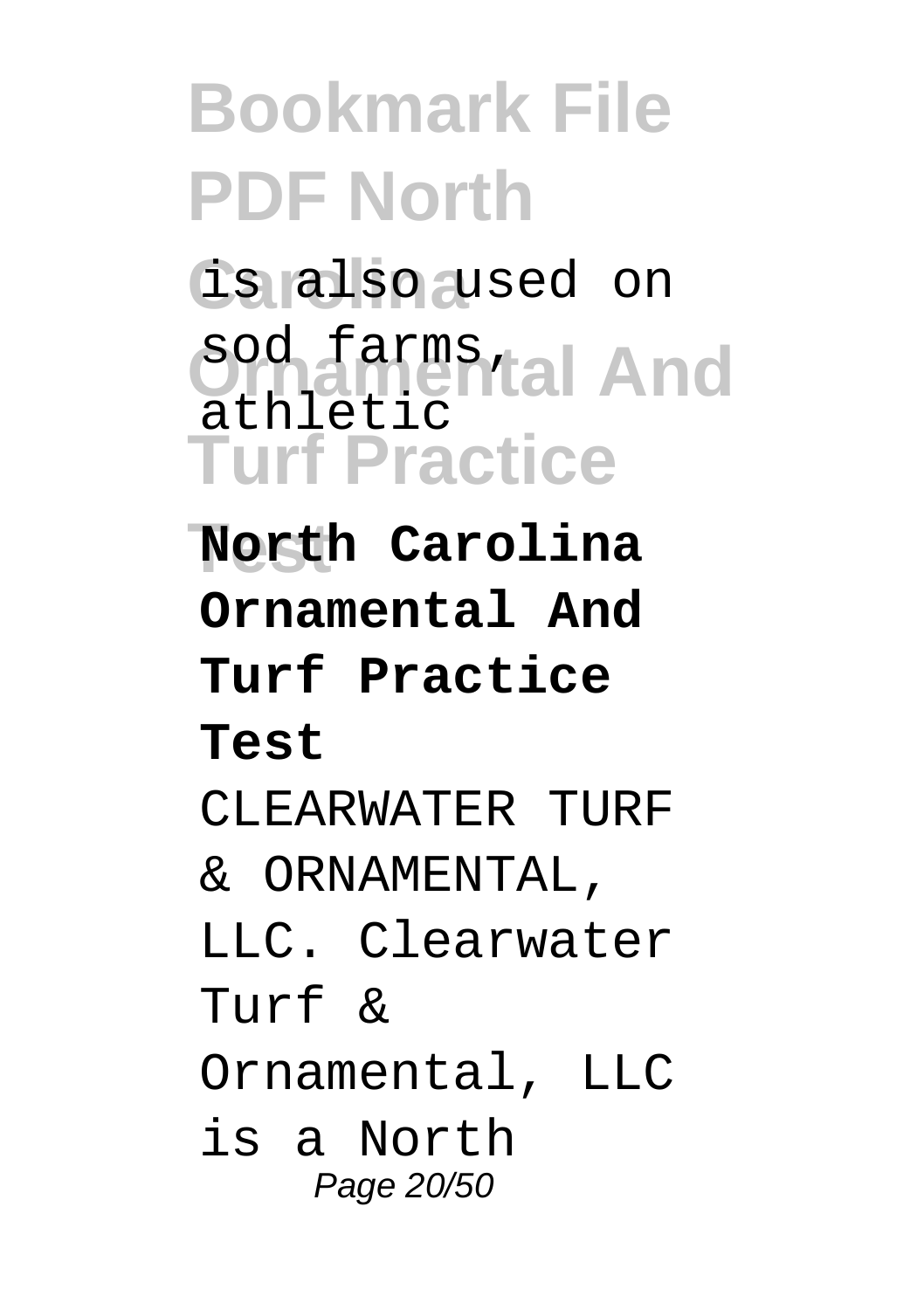## **Bookmark File PDF North Carolina** Carolina Limited-**Ornamental And** Liability March 7, 2011. The company's Company filed on filing status is listed as Dissolved and its File Number is 1191882. The Registered Agent on file for this company is Farmer, Curt and Page 21/50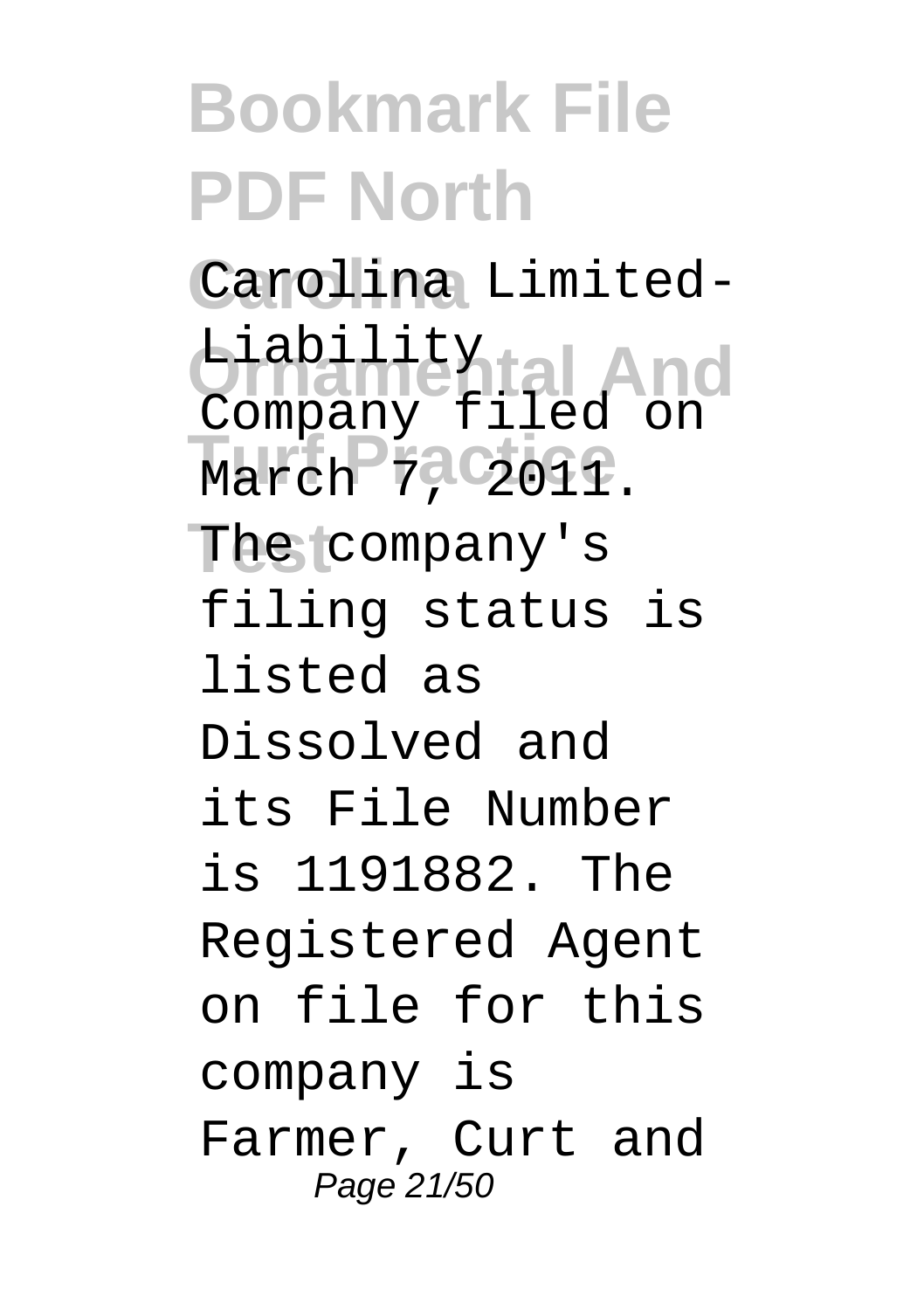**Bookmark File PDF North Carolina** is located at **Ornamental And** Chapel Hill, NC 2<sub>7516</sub>Practice **Test** 530 Winks Way, **Clearwater Turf & Ornamental, LLC in Chapel Hill, NC ...** For pesticide applicators using pesticides in forests,forest Page 22/50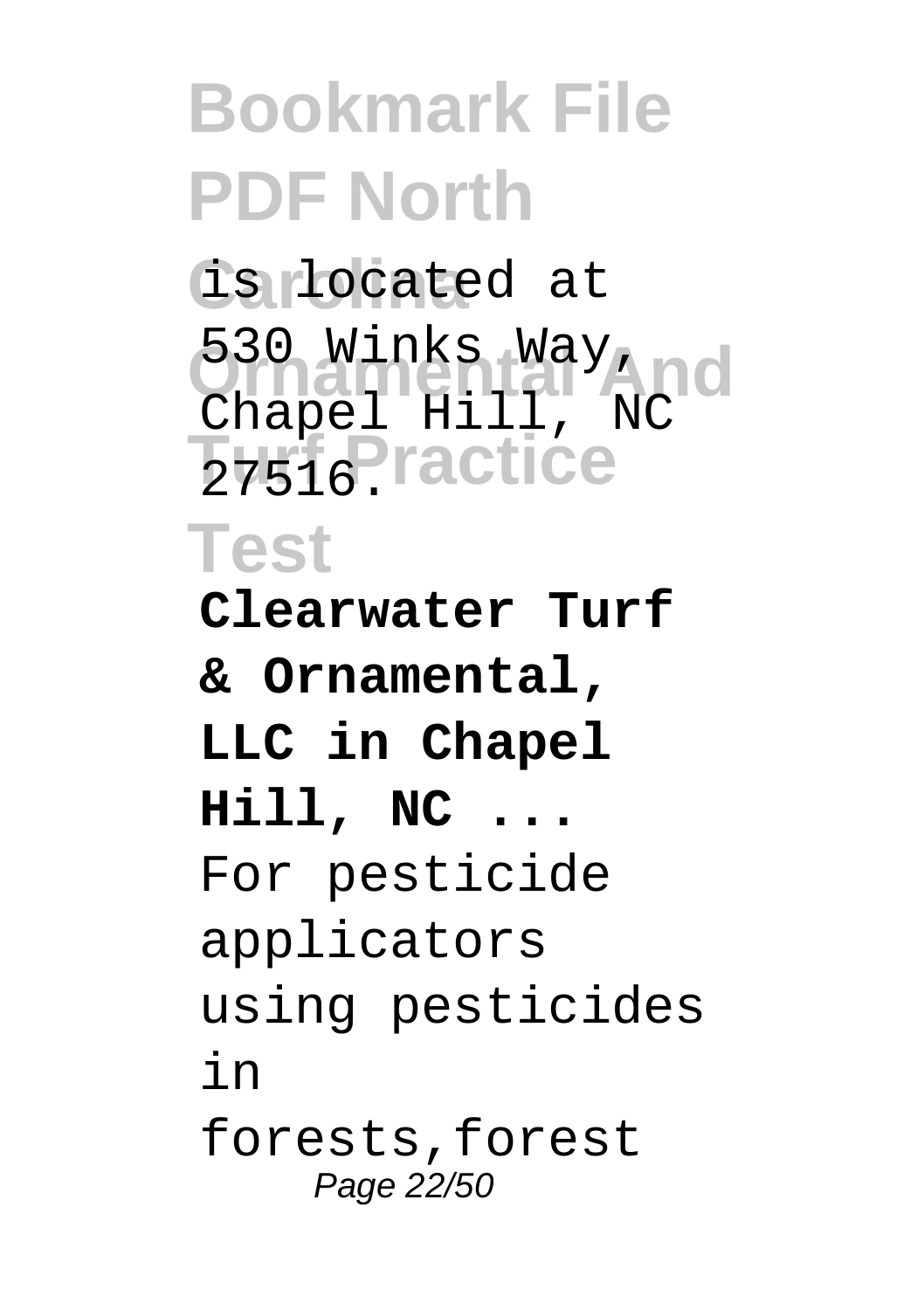**Bookmark File PDF North Carolina** nurseries, and forest seed-<br> **And Turf Practice** Ornamental tree **Test** applicators need producing areas. to test for the ornamental and turf pest control category. Forest Pest Control. N.C. Pesticide Applicator Certification Page 23/50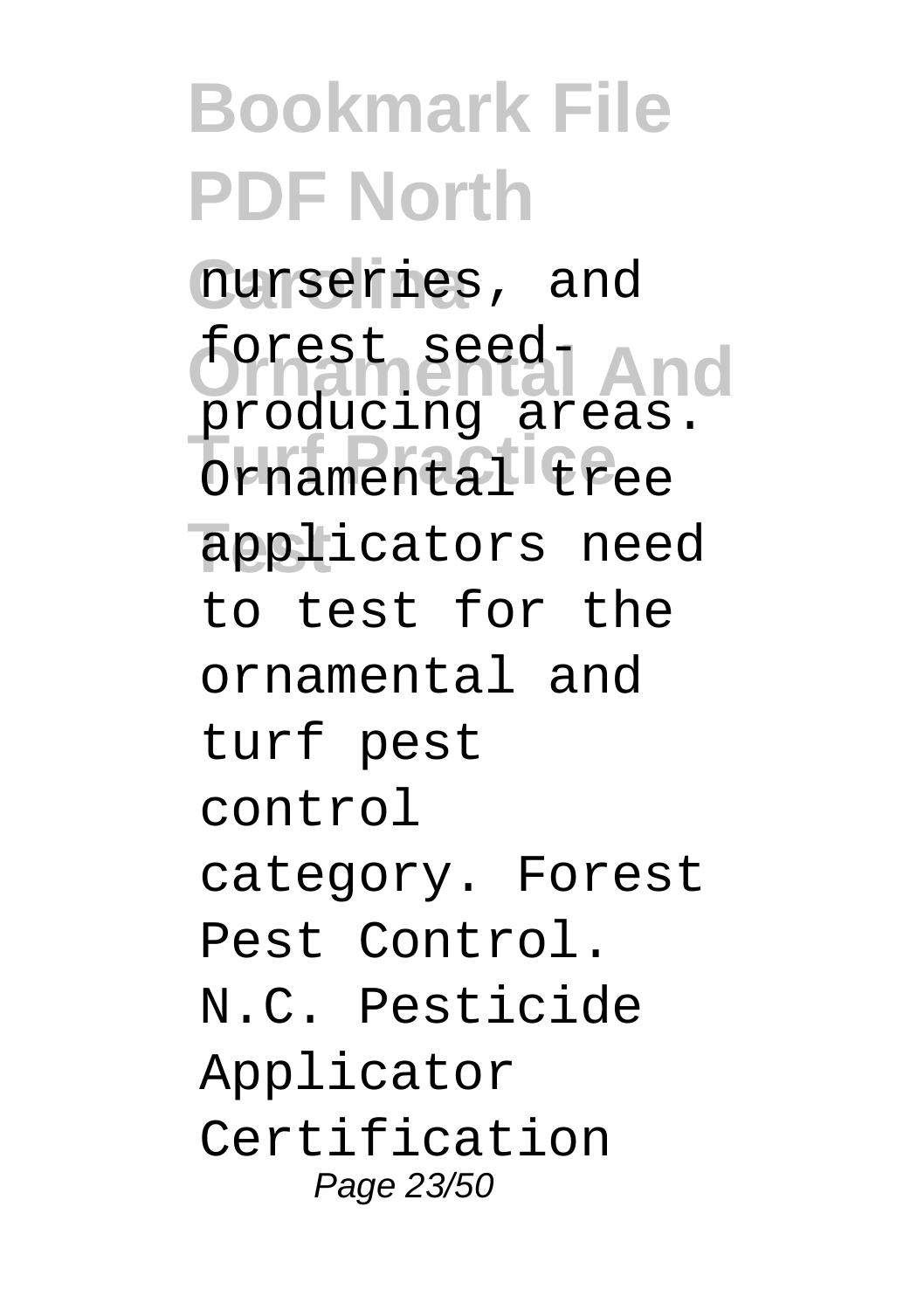**Bookmark File PDF North** Core linForest. Core . 50. 5100 nd Huri Right-of<sup>e</sup>Way **Test** Pest Control \$20.00. \$50.00 .

#### **NCDA&CS - SPCAP**

#### **- Pesticides**

Triangle Turf & Ornamental, Kinston, Wilmington, Greensboro, Wilson, Aberdeen Page 24/50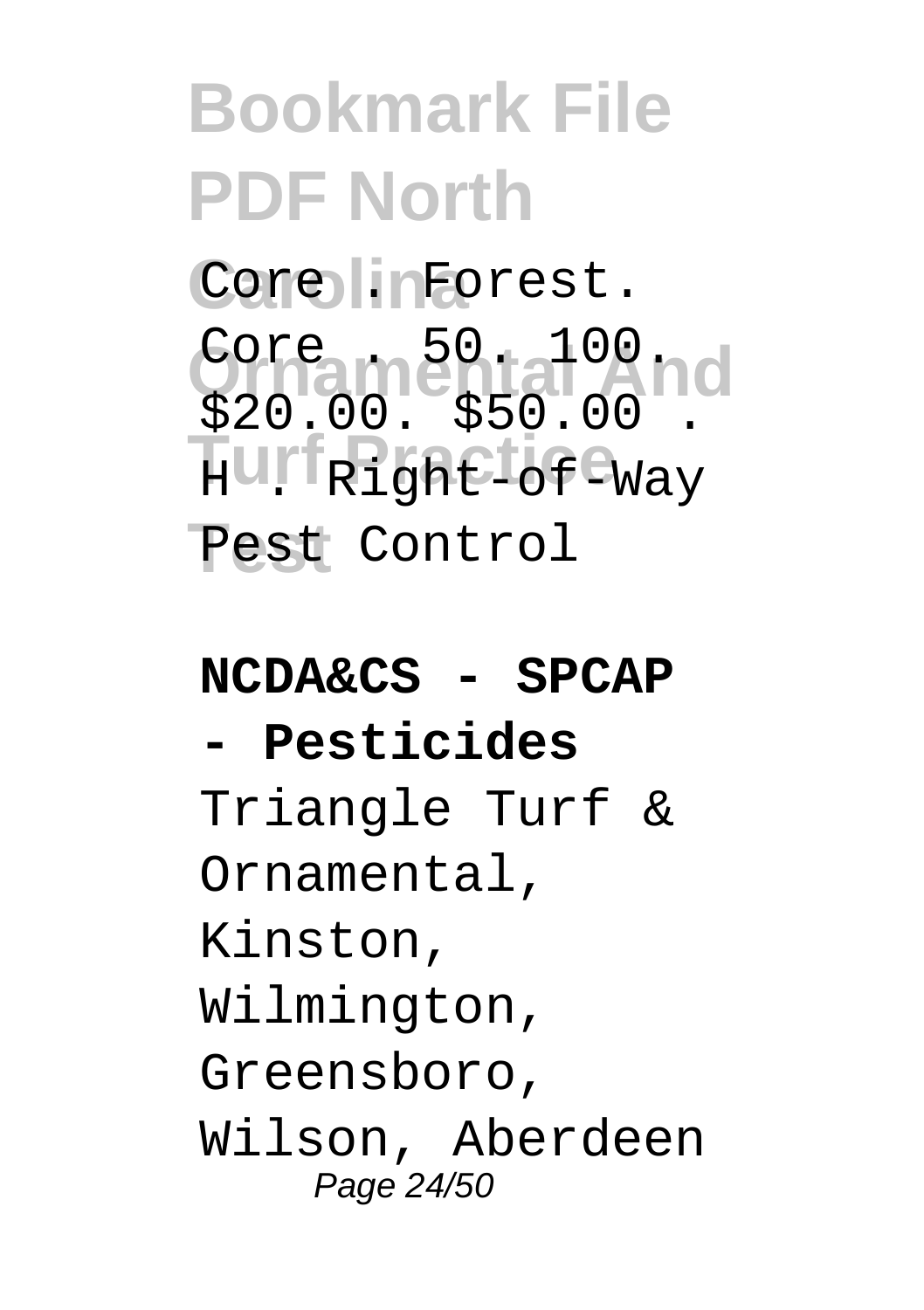**Bookmark File PDF North** NC Suwanee Ga, Mascotte, Plant<br>City Rick 767 **Turf Practice Test** talking about City Fl, Va. 767 this · 10 were here. A division of Triangle...

**Triangle Turf & Ornamental - Home | Facebook** Ornamental & Turf (L) Control Page 25/50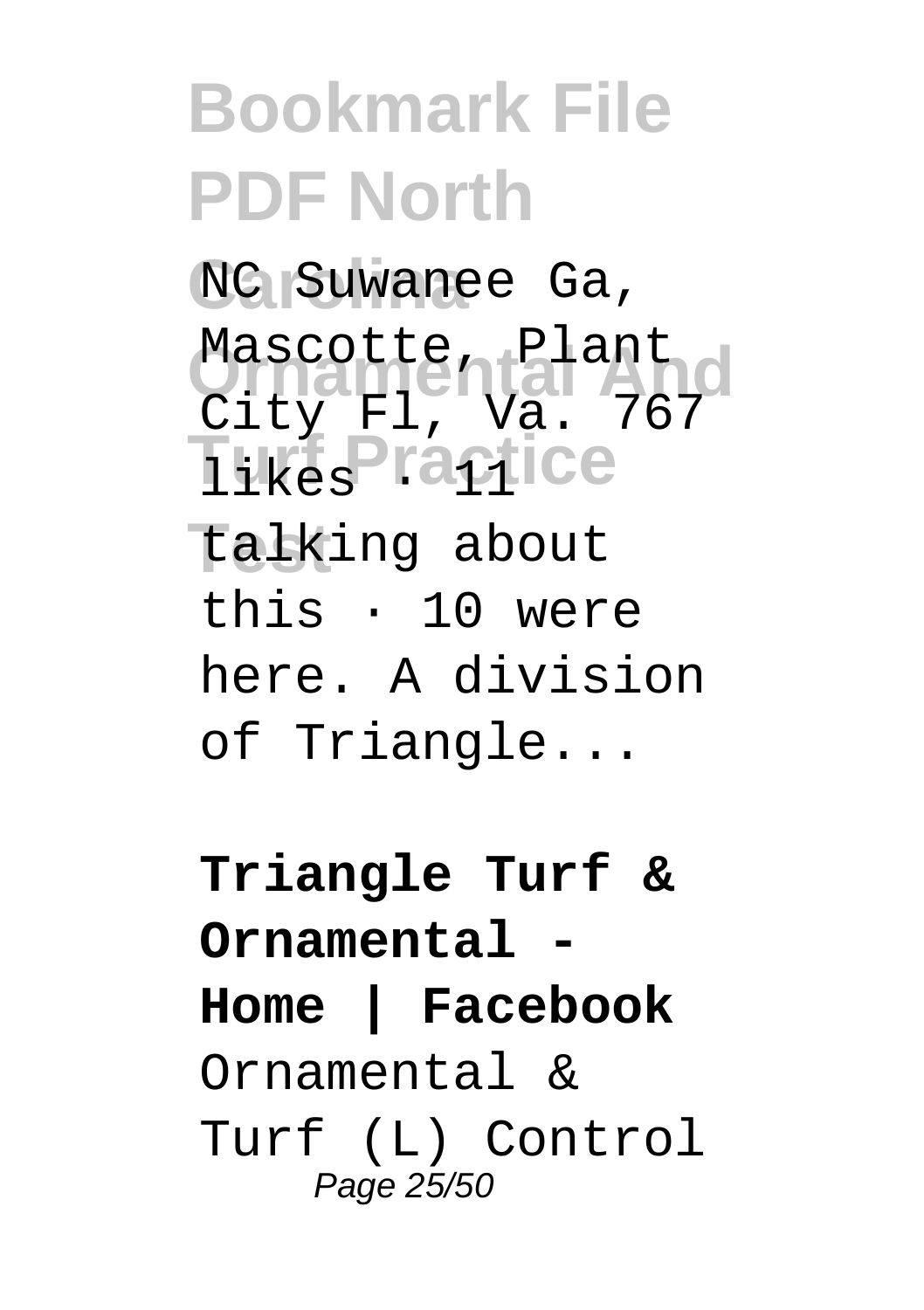**Bookmark File PDF North Carolina** of pests **Ornamental And** affecting shade trees, <sup>e</sup>and **Test** turf . 10 . ... ornamentals, (100 questions) based on the material in the North Carolina Pesticide Applicator Certification Core Manual, and an exam for a Page 26/50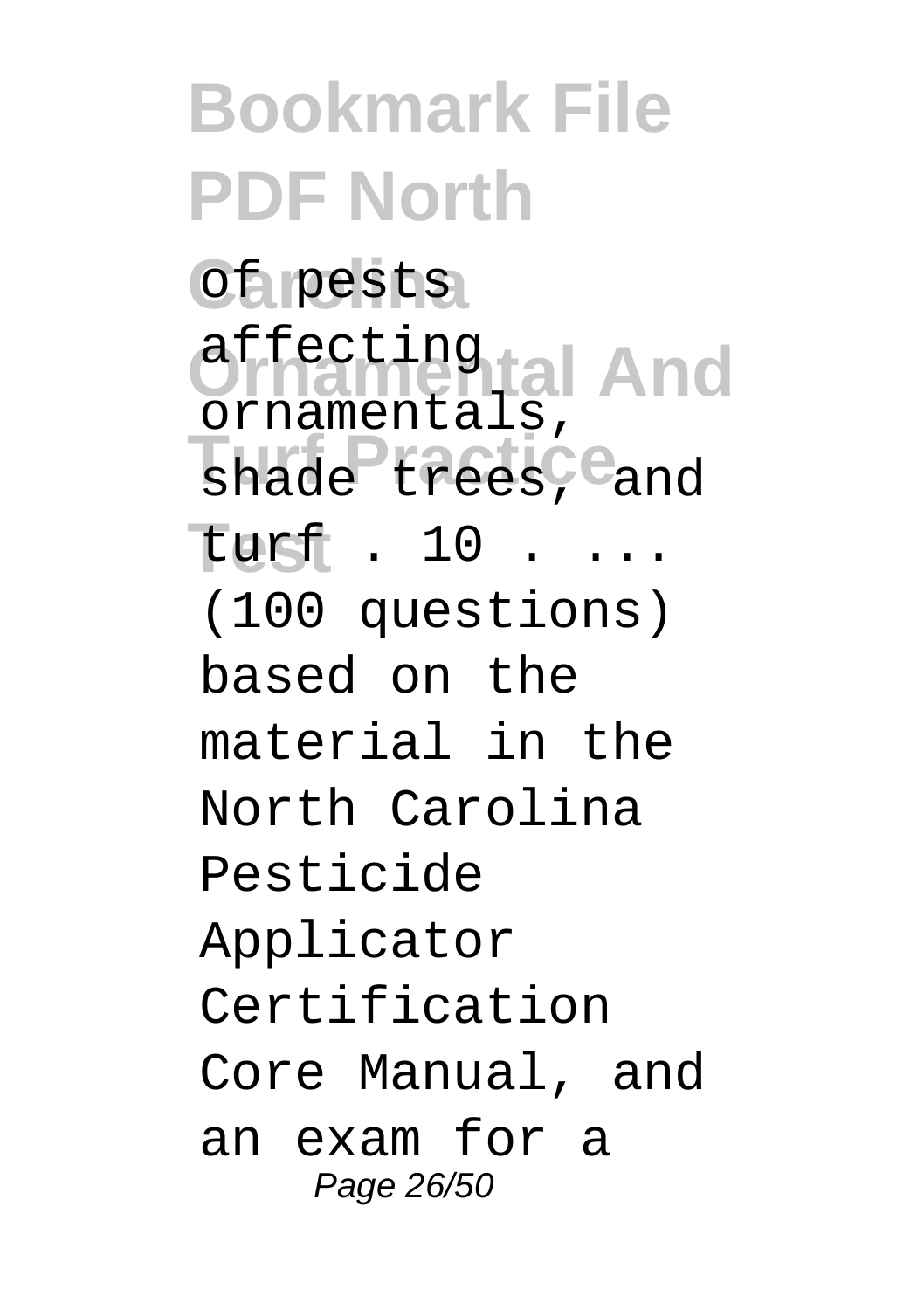**Bookmark File PDF North** category (50 questions).<br>Ornamental And Turf **Practice Test** requires 10 Ornamentals and credits, and Aquatics (A) ...

**Pesticide Applicator Certification and Licensing | NC ...** The Turf and Page 27/50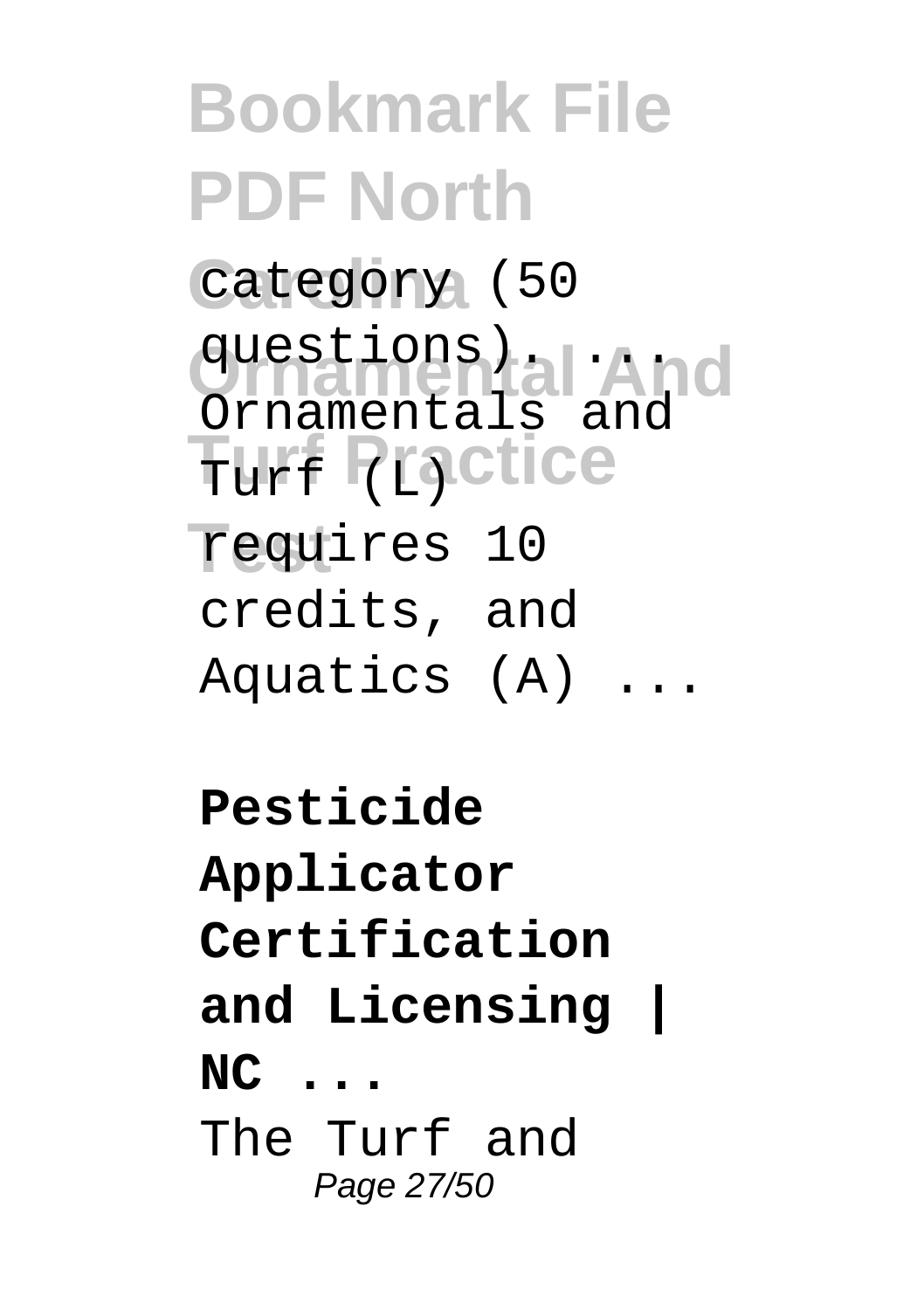**Bookmark File PDF North** Ornamental Spray **Ornamental And** Technician will nter<br>independently **Test** (or with a crew work as needed) to treat turf and ornamental beds for pests and disease. 30+ days ago. ... Be the first to see new Turf jobs in North Carolina. Page 28/50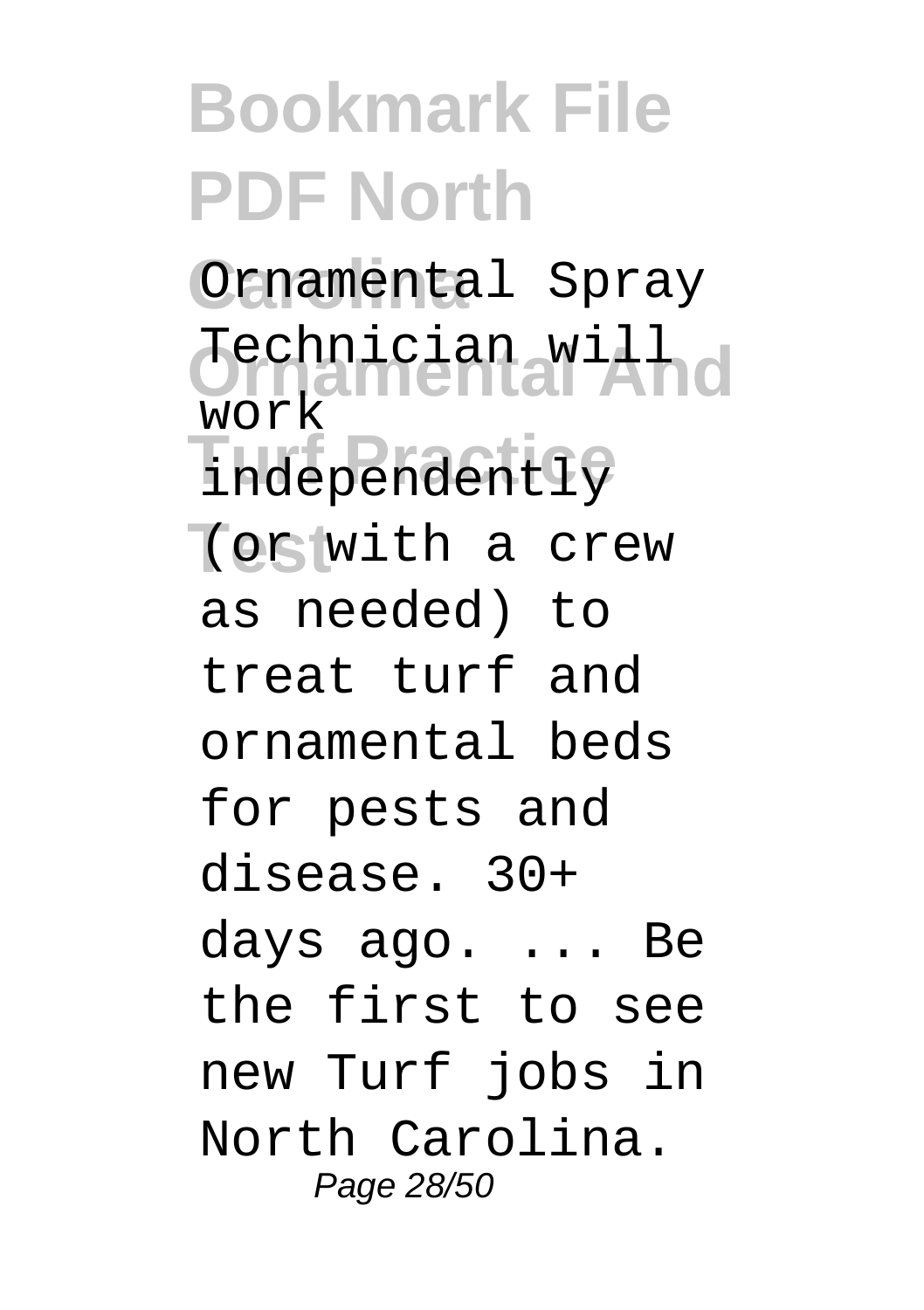**Bookmark File PDF North** Email address. By creating a<br>Pinal and **And** agree to Coure Terms. You can job alert, you change your consent settings at any time by ...

#### **Turf jobs in North Carolina - Indeed.com** TurfFiles Page 29/50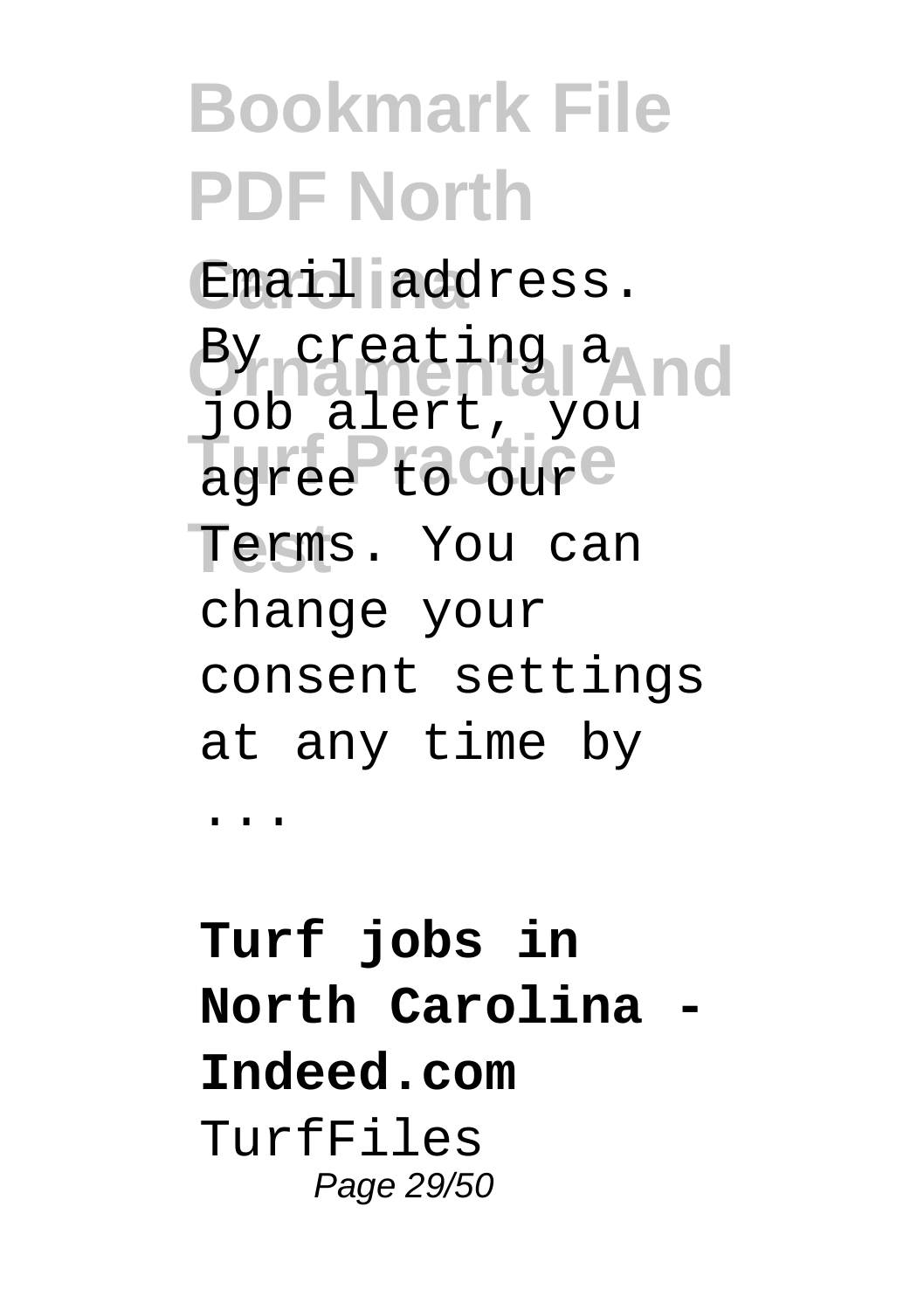**Bookmark File PDF North** provides turfgrass tal And **Turf Practice** students, information to extension personnel and professional turfgrass managers. Funding for this site is provided by the Center for Turfgrass Page 30/50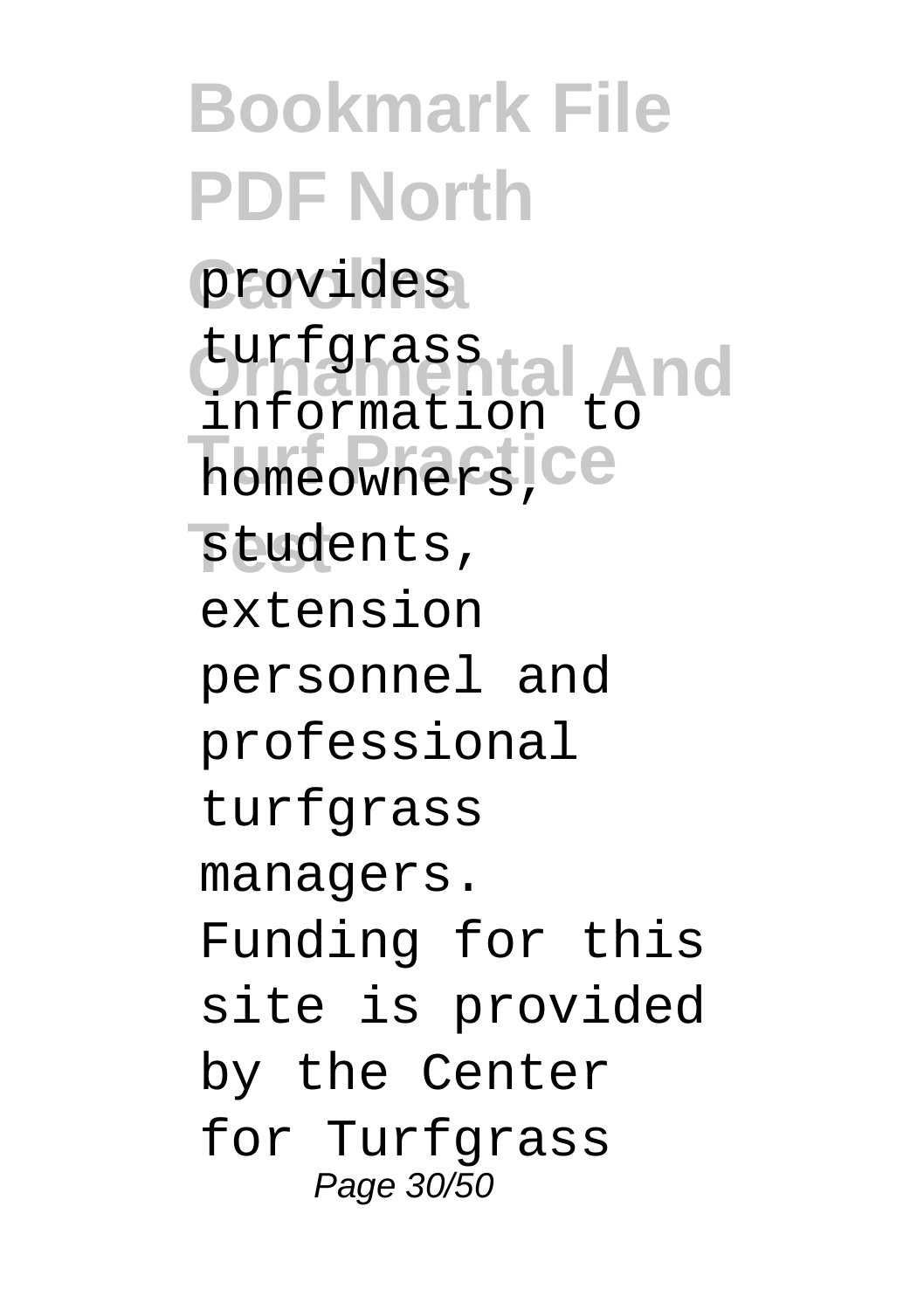**Bookmark File PDF North Carolina** Environmental Research and<br>Research and **And** Turfgrasstice **Test** Council of North Education, the Carolina and the College of Agriculture and Life Sciences at North Carolina State University.

#### **TurfFiles | NC** Page 31/50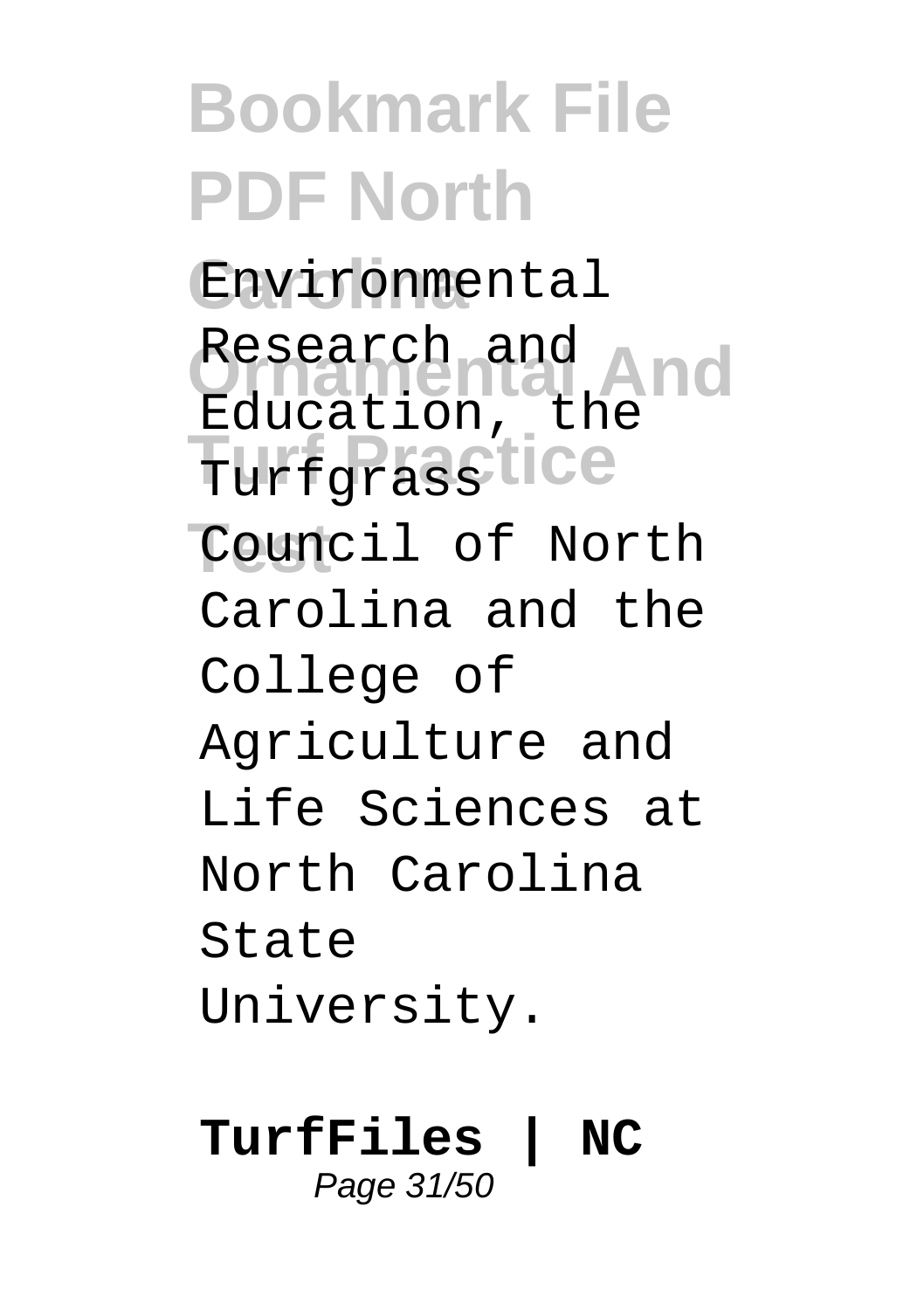**Bookmark File PDF North Carolina State Extension** Call NCDA & CS / **Turf Practice Test** (919)733-3556 to Pesticide confirm what exams are needed. Registration is available online or by phone. Four pesticide exams are now available in Page 32/50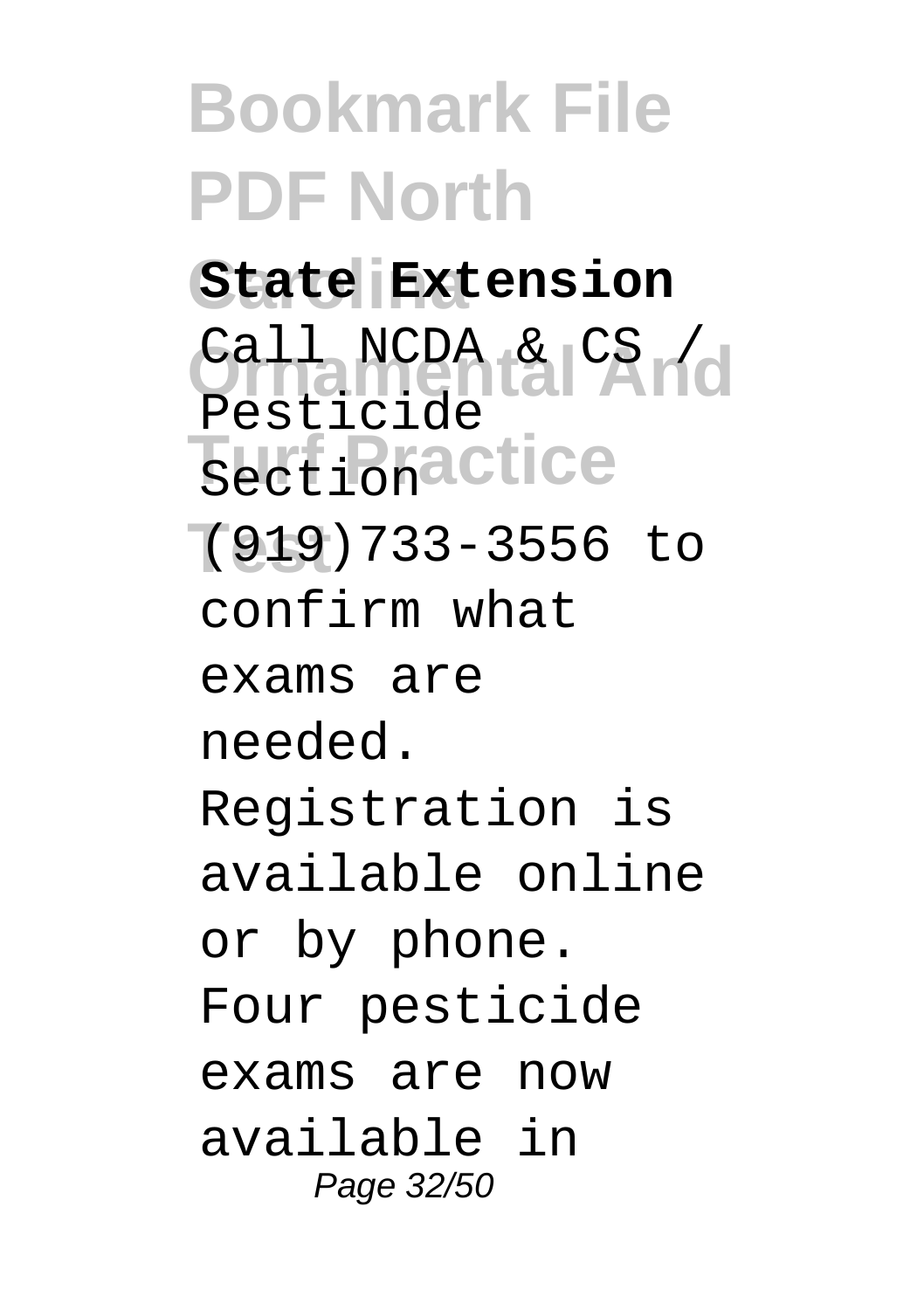## **Bookmark File PDF North** Spanish: Private Applicator<sub>ial</sub> And and TurfCtand Right of Way. Applicator, ALL EXAMS BEGIN AT 1 P.M. unless otherwise noted.

#### **NCDA&CS - SPCAP - Pesticides**

North Carolina Ornamental And Turf Page 33/50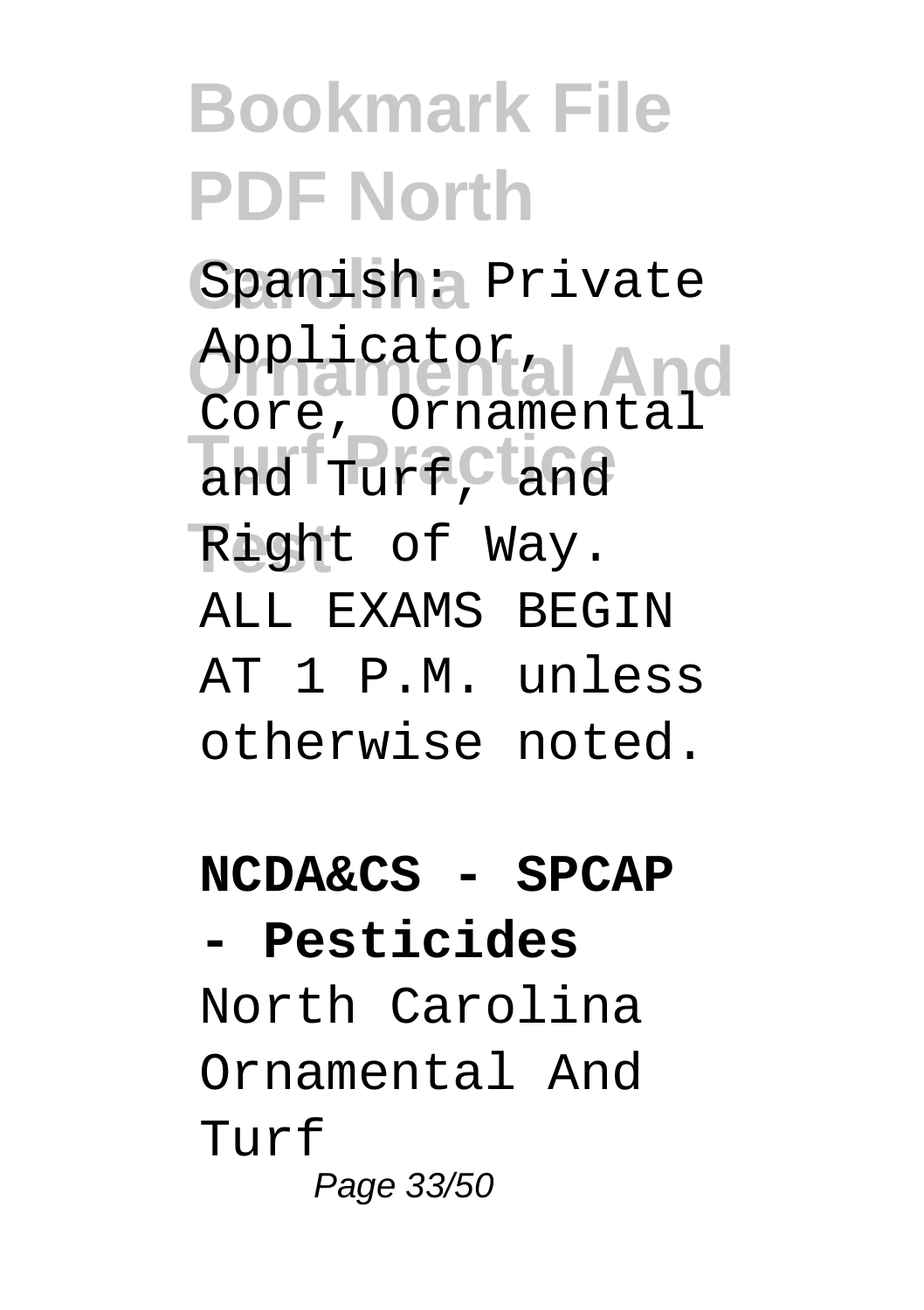**Bookmark File PDF North Carolina** Turfgrasses. Turfgrass is the **Turf Practice** grown ornamental crop in the most widelysouthern United States. Of the two million acres of turfgrass grown in North Carolina, single family homes account for Page 34/50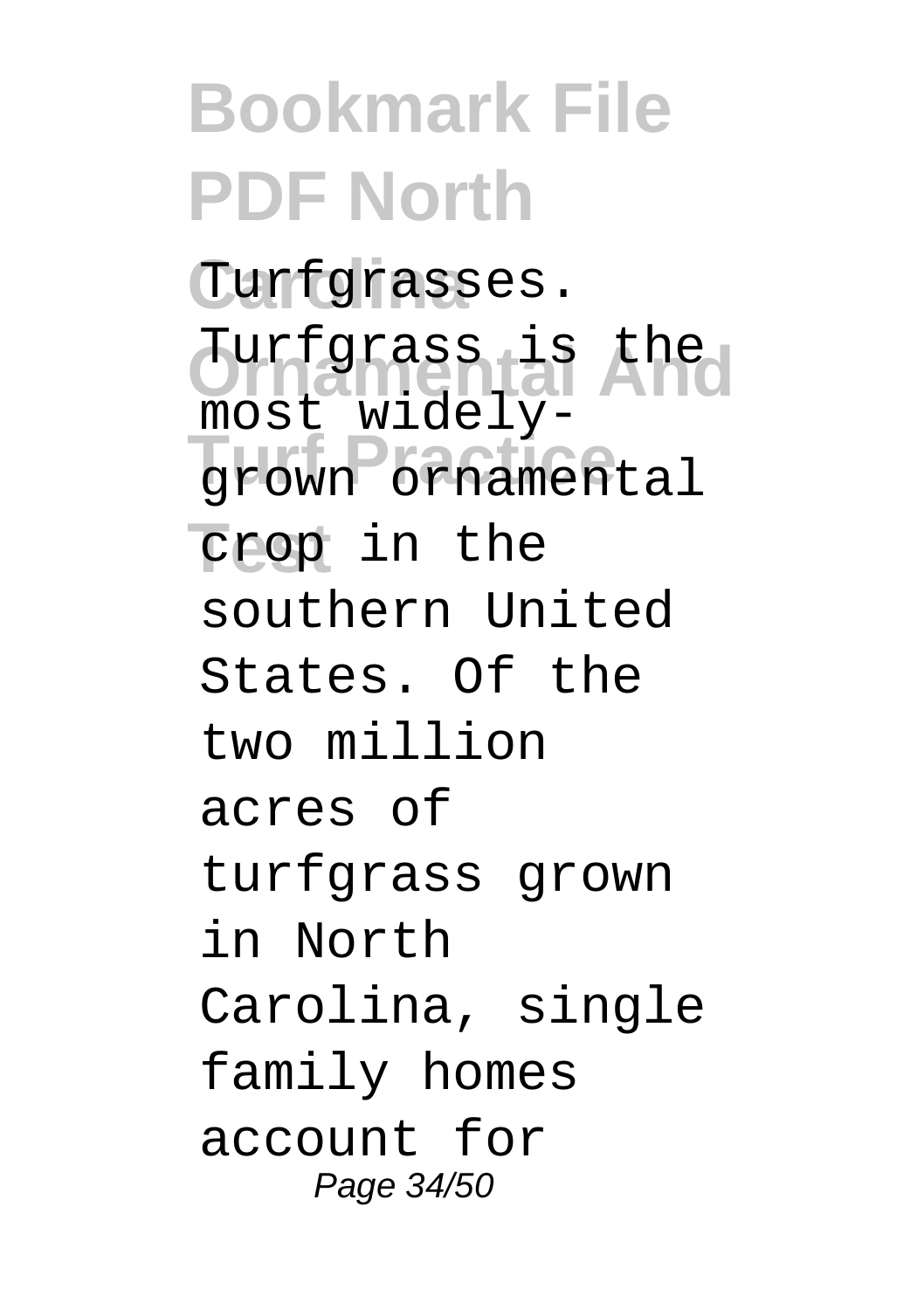## **Bookmark File PDF North** about 60%, with **Ornamental And** acreage **Turf Practice** the population centers of the concentrated in state.

### **North Carolina Ornamental And Turf Practice Test** 4 Hours: Ornamental and Turf #3 , NYS Page 35/50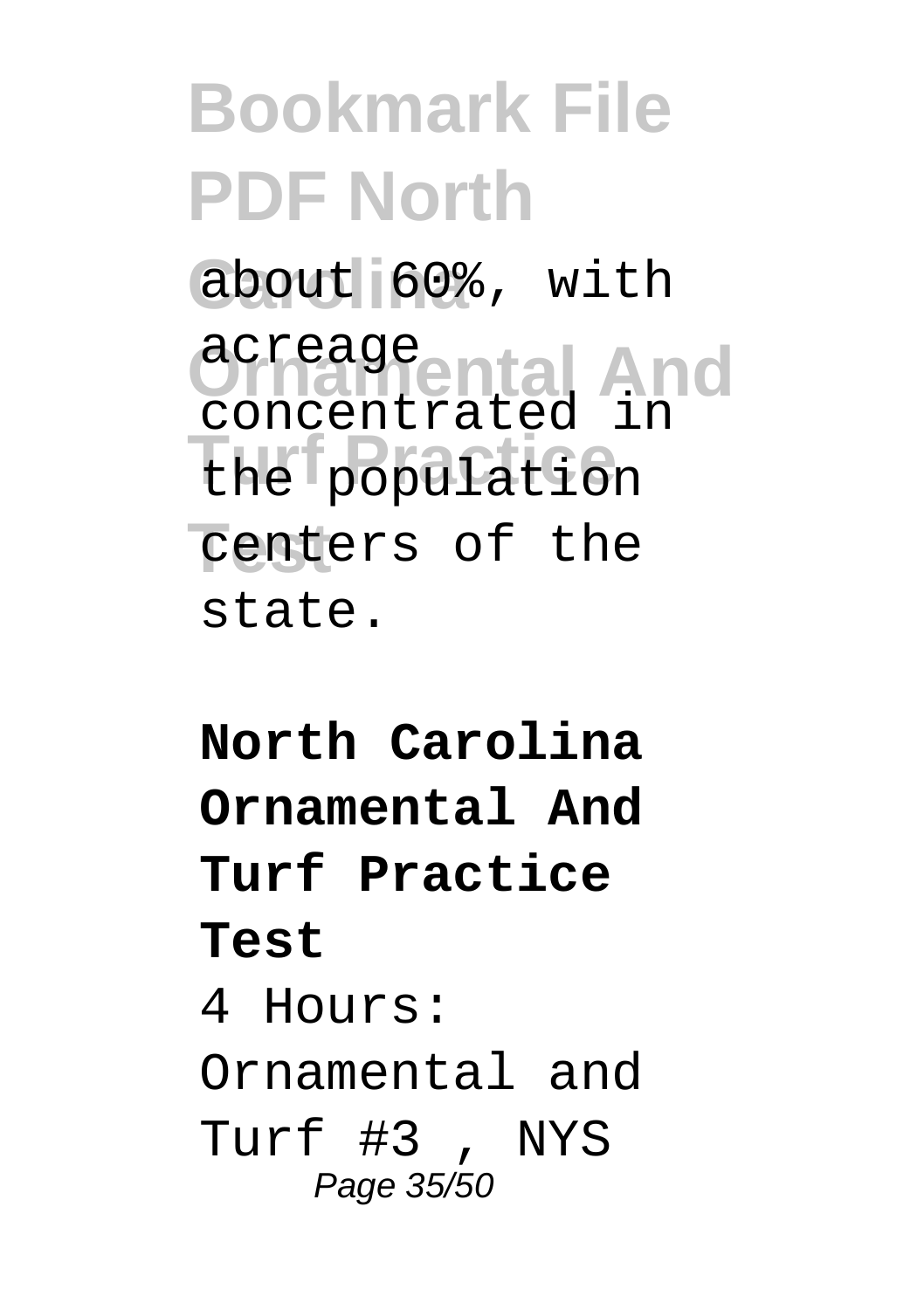**Bookmark File PDF North** DEC Approved Pesticide tal And **Turf Practice Test** Recertification Commercial Credits, New York pesticide applicator license, commercial applicators, pesticide Core, applicator credits, Page 36/50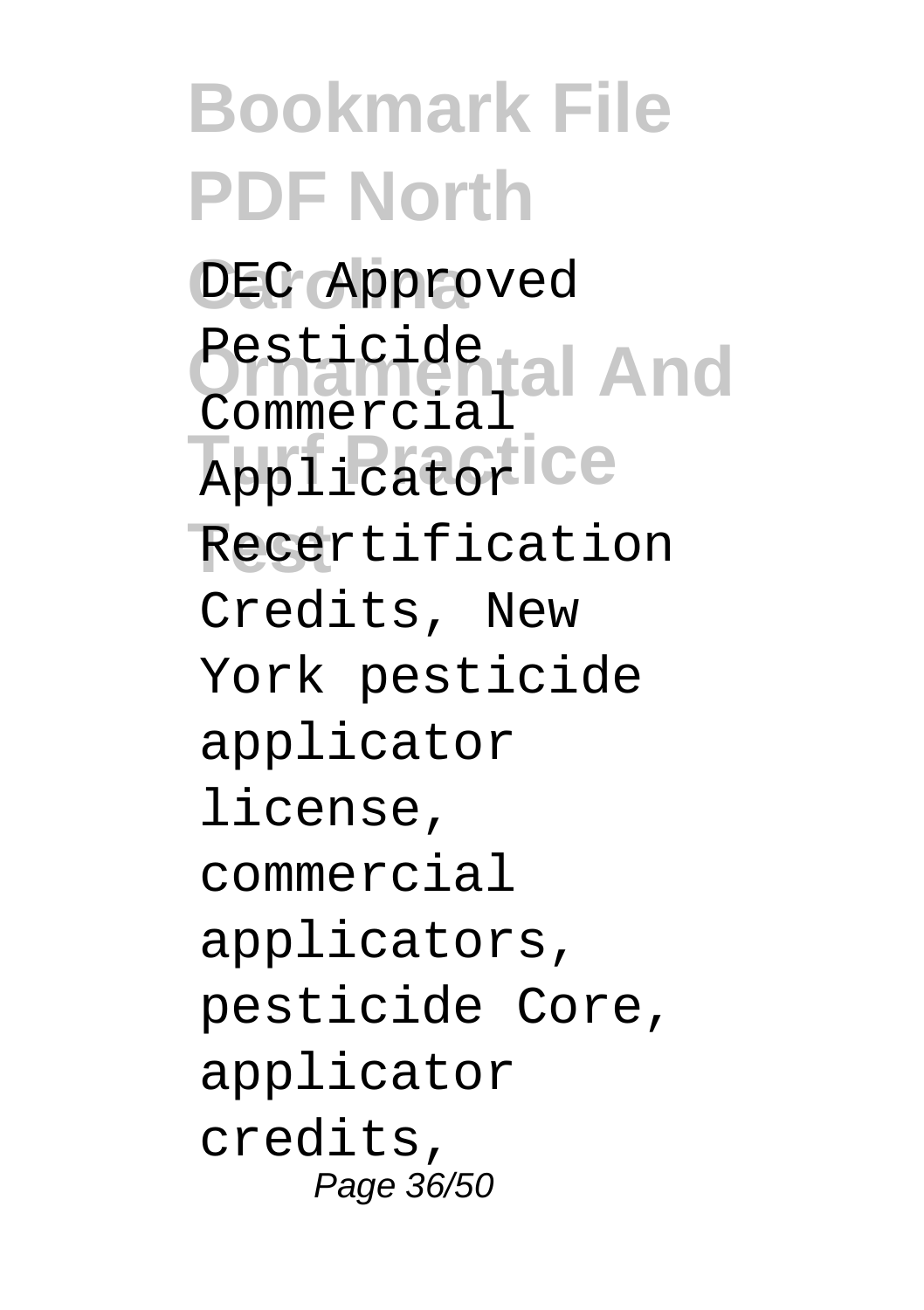**Bookmark File PDF North** pesticide **Ornamental And** applicator pesticidetice license renewal, training, pesticide exam, pesticide renewal, New York seminar credits, category 7c, 7d, termites, lumber and wood products. Page 37/50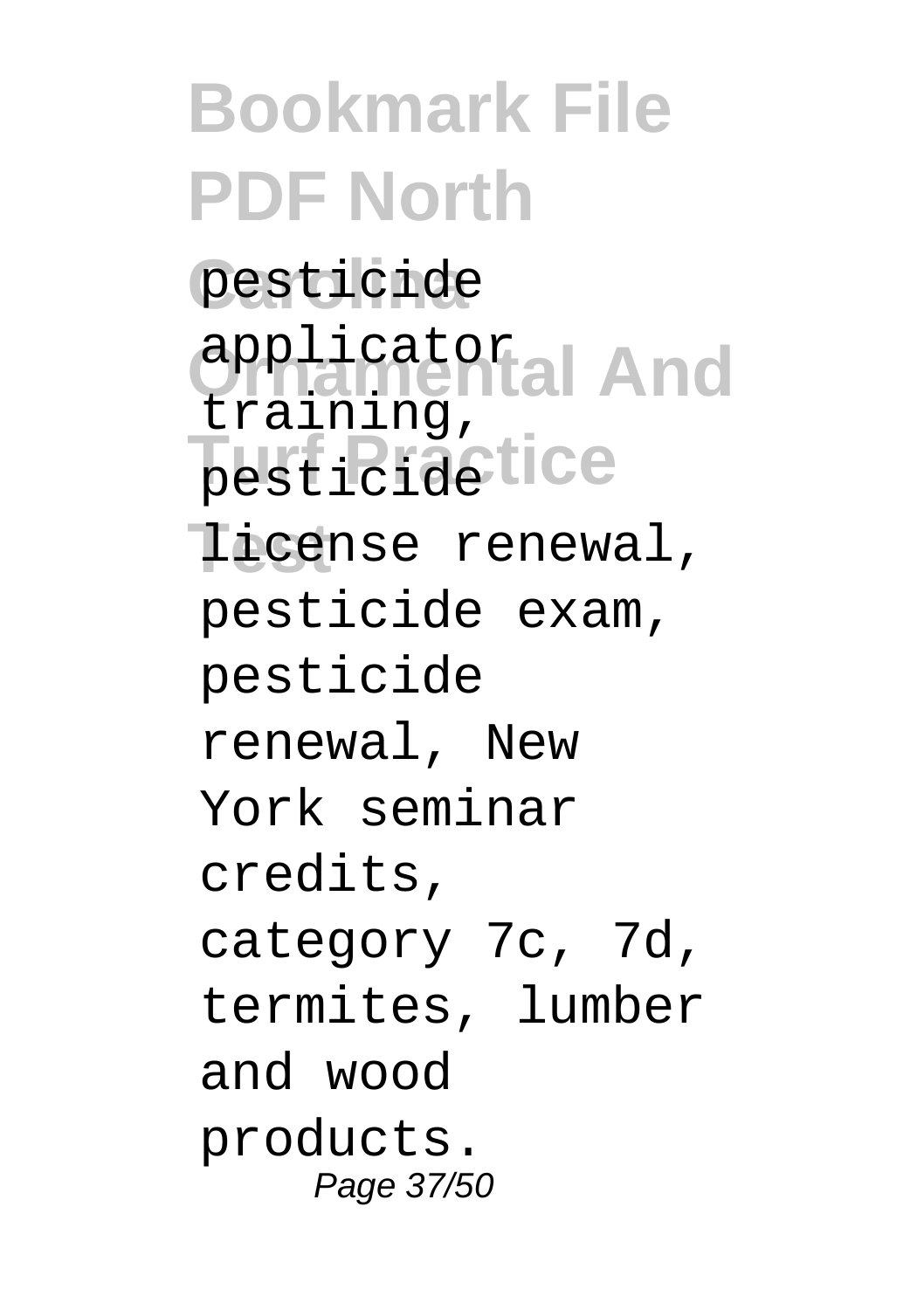**Bookmark File PDF North** Purchase now. **Ornamental And Turf Practice Hours: Test Ornamental and Pested - 4 Turf #3 - New York DEC ...** Carolina Lawns An agronomic guide to growing turfgrass for a home lawn across the entire state of North Page 38/50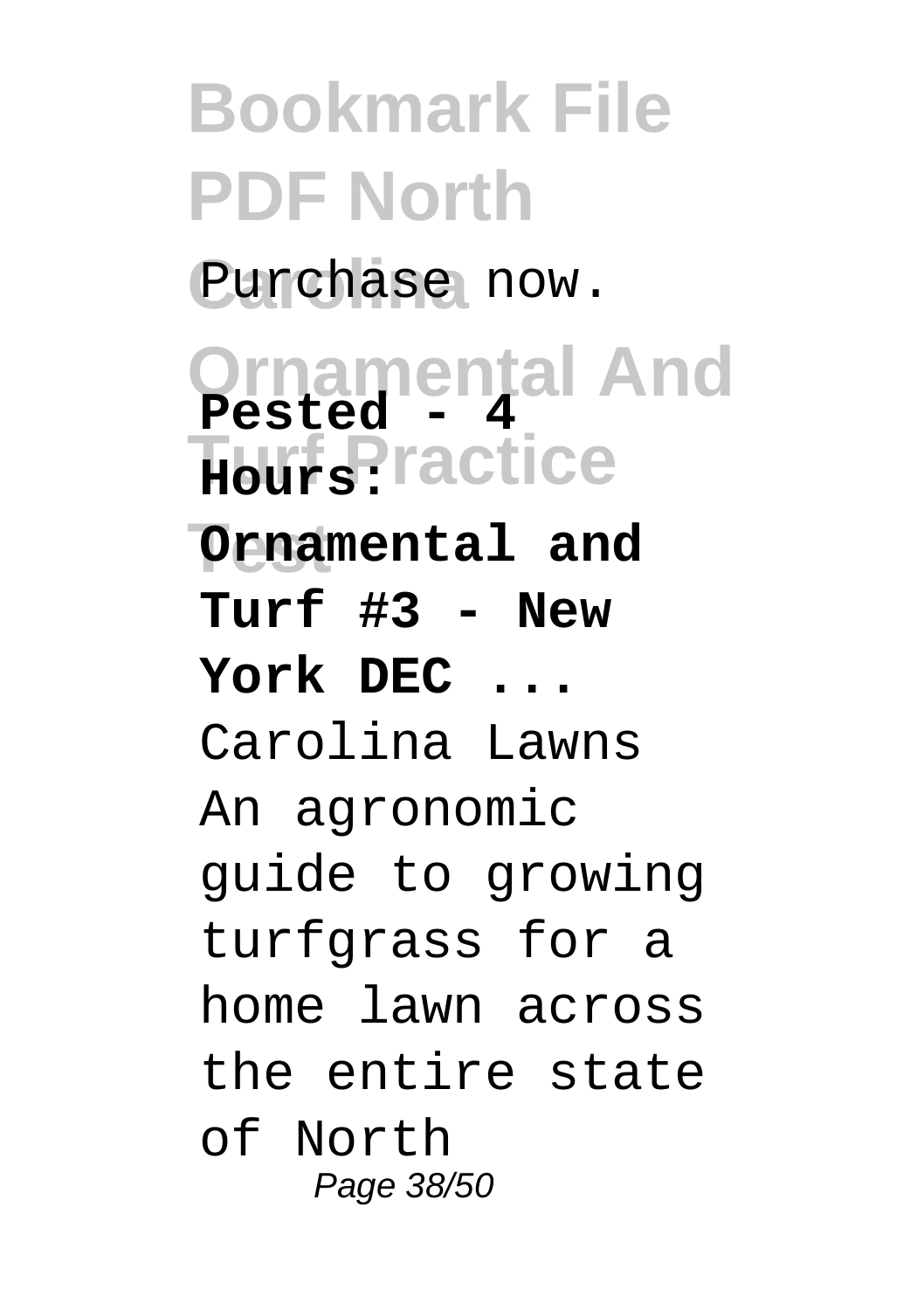**Bookmark File PDF North Carolina** Carolina that includes variety **Turf Practice** guides, **Test** fertility selection management, and best management practices.

- **NC Turfgrass |**
- **NC State**

**Extension - NC E-**

#### **IPM**

30 HOUR DEC Page 39/50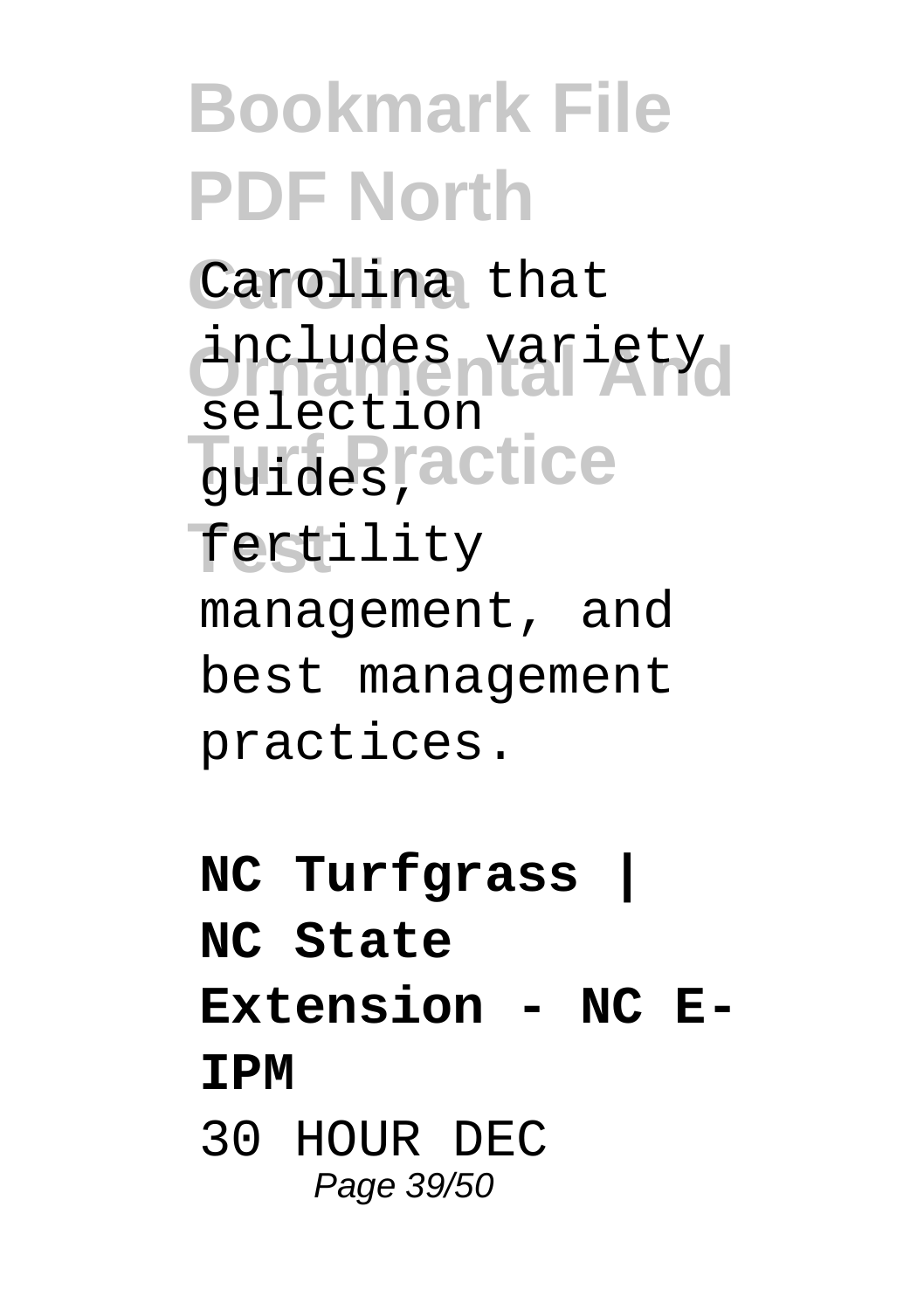**Bookmark File PDF North Carolina** ELIGIBILITY: 3A **Ornamental And** – ORNAMENTAL **PRIVATE \$ 350.00 Test** Add to cart; 12 TURF & 25  $HOUIRS: 3A -$ ORNAMENTAL AND TURF \$ 175.00 Add to cart; 4 HOURS: ORNAMENTAL AND TURF #3 \$ 70.00 Add to cart; 4 HOURS: Page 40/50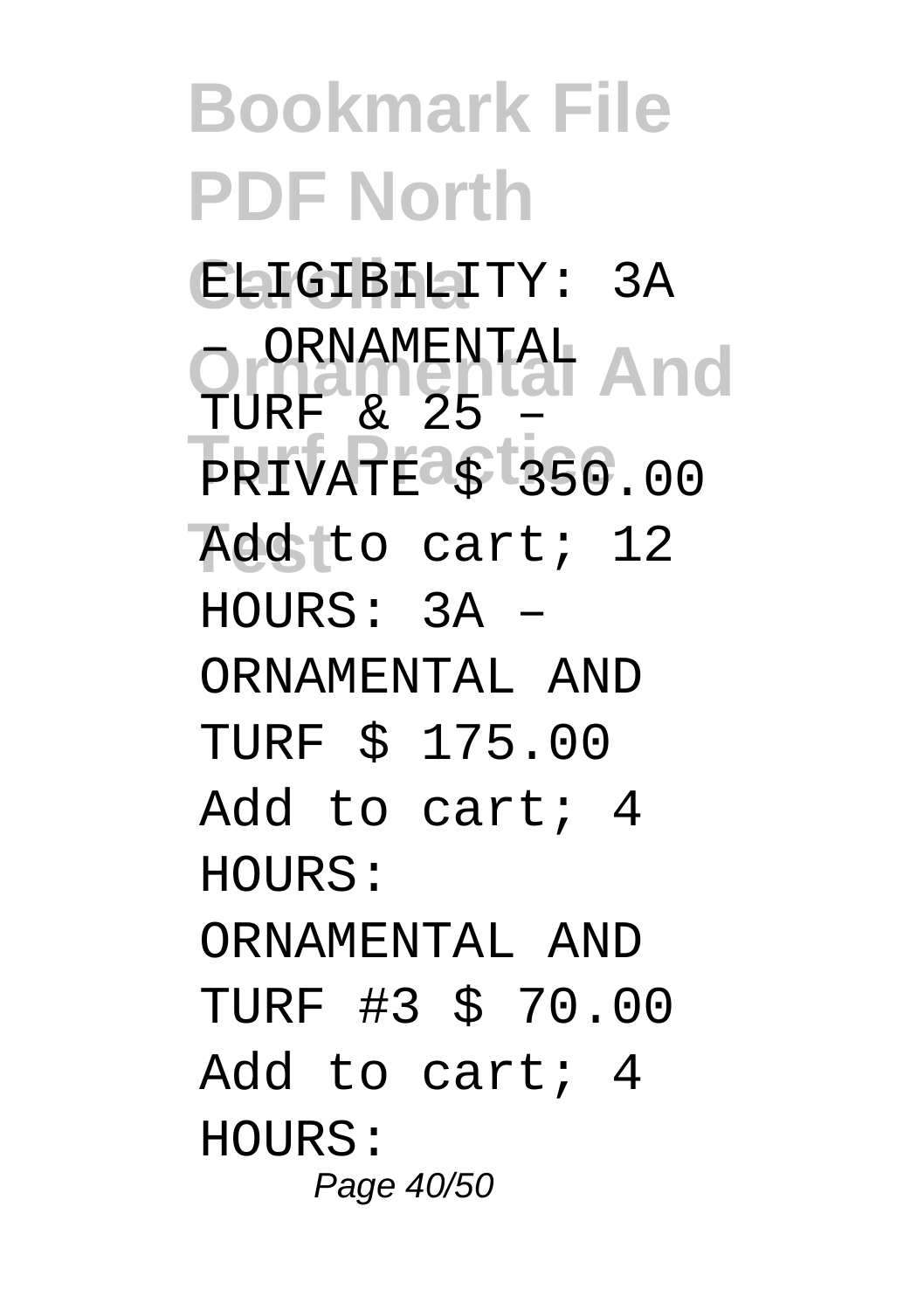## **Bookmark File PDF North Carolina** ORNAMENTAL AND TURF #4 \$ 70.00 d HOURS: T3Atice ORNAMENTAL AND Add to cart; 4 TURF INSECTS \$ 70.00 Add to cart; 3 HOURS: FOREST &

ORNAMENTAL \$ 60

...

**Ornamental And Turf Archives -** Page 41/50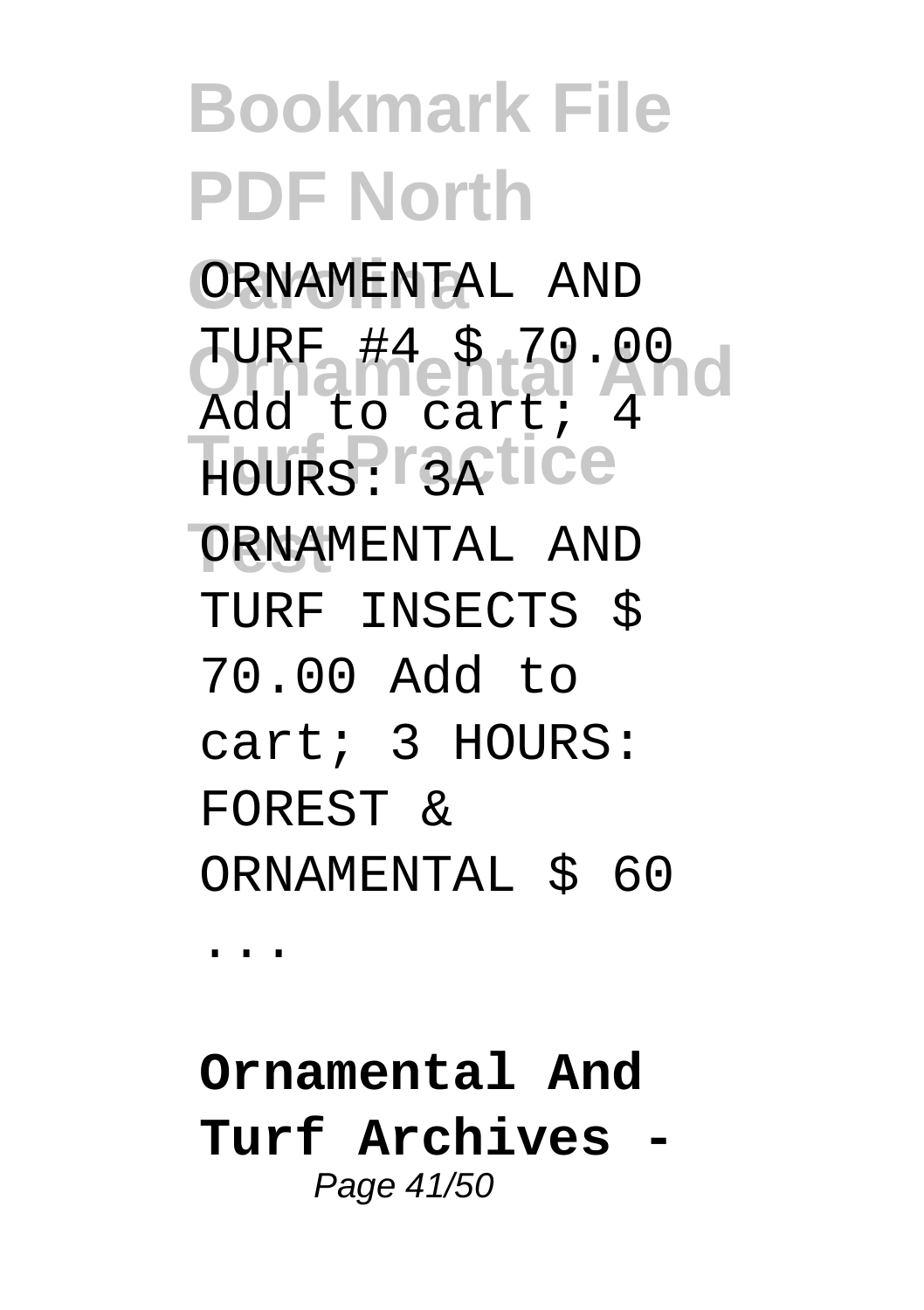**Bookmark File PDF North Carolina Pested** Weed ID and<br>Contract of the And Turf. P11:00Ce **Test** Terri Billeise – Control for Pest Doc Entomologist, NCSU – IPM for Turf Areas. 12:30 Lunch on your own. Preregister by calling Hannah Bundy at 828 Page 42/50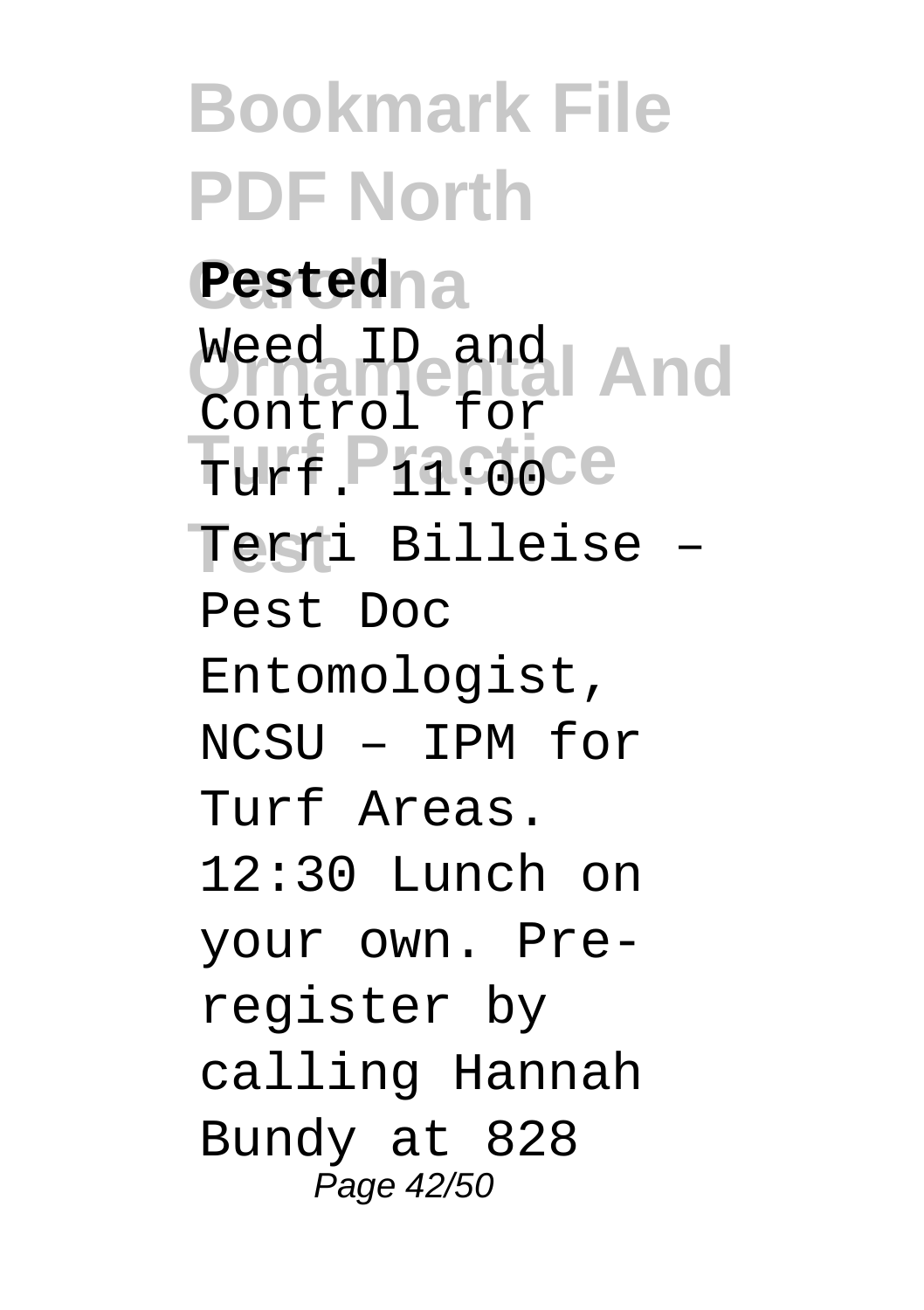**Bookmark File PDF North Carolina** 287-6010 or by email at<br>**Emburguental** And **Turf Practice Test** \$15.00 hmbundy@ncsu.edu registration fee that can be paid in advance at the Extension Office in Rutherford County or at the door.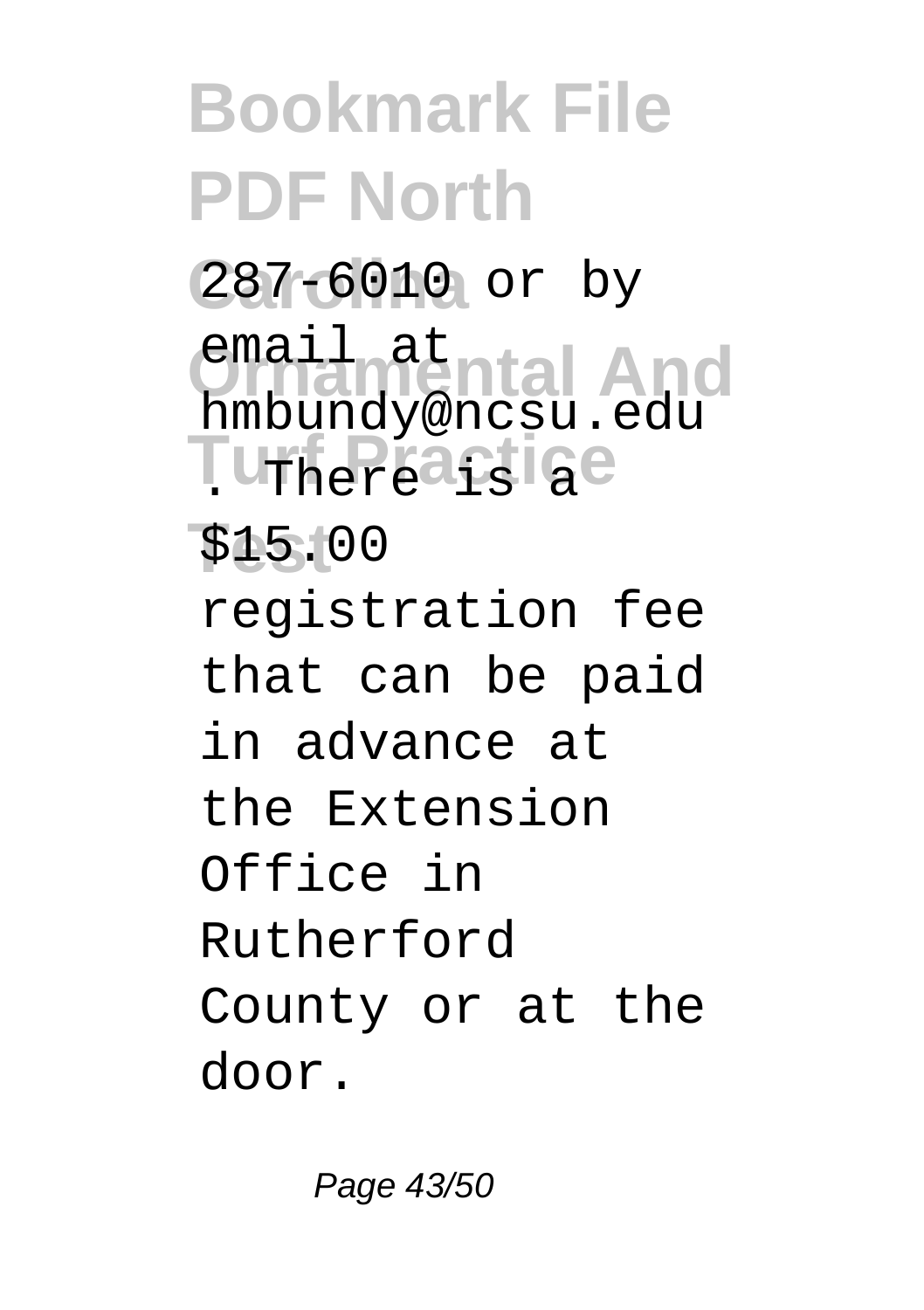**Bookmark File PDF North Carolina Ornamental Turf Ornamental And Continuing Turf Practice Pesticide Course Test ... Education** Integrity Ornamental And Turf, LLC is a North Carolina L imited-Liability Company filed on January 31, 2014. The company's filing Page 44/50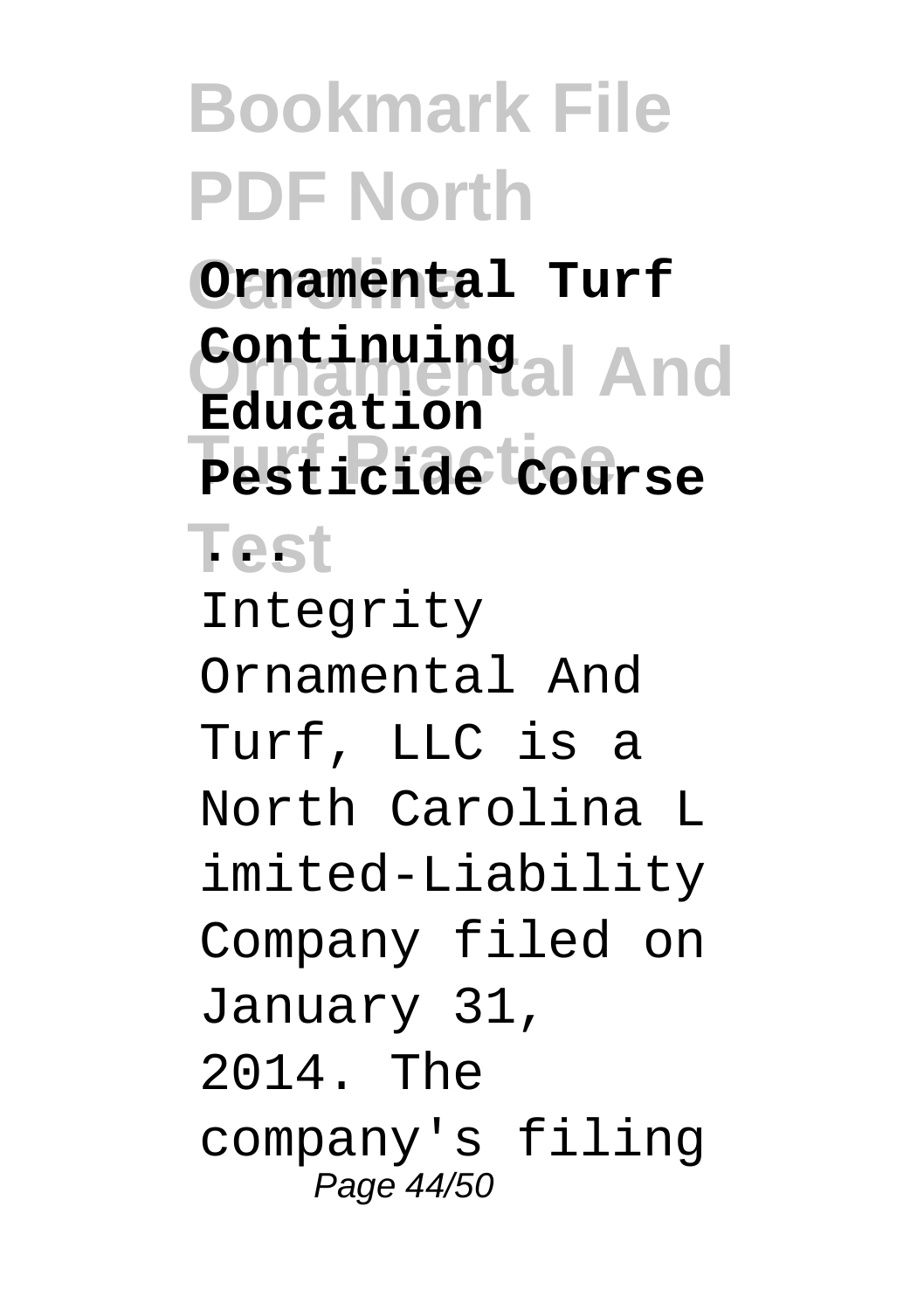## **Bookmark File PDF North** Status<sub>lis listed</sub> **Ornamental And** as Current-File Number is **Test** 1359526. The Active and its Registered Agent on file for this company is Young, Keith and is located at 353 N Nc Hwy 87, Burlington, NC 27217-9702.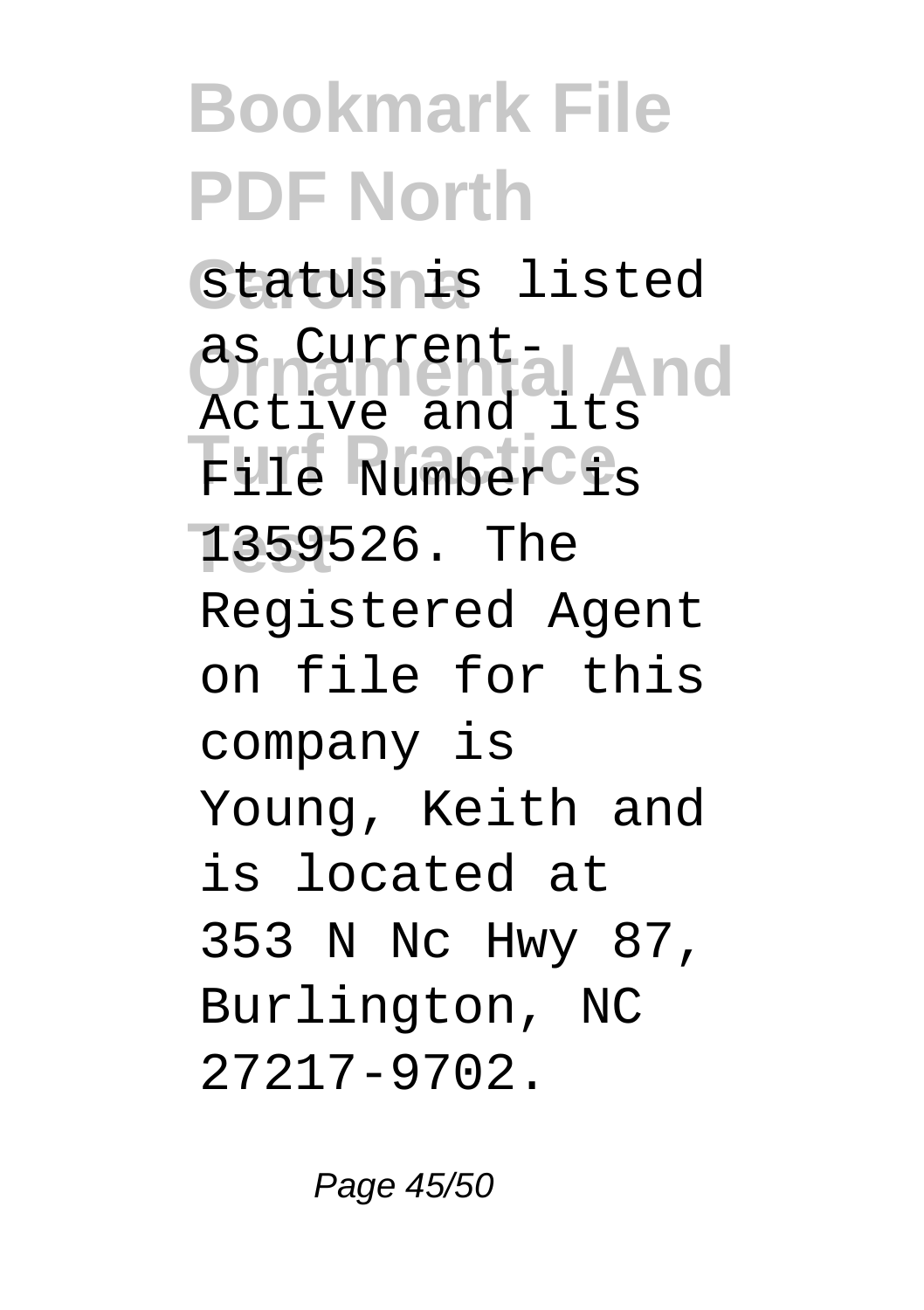**Bookmark File PDF North Carolina Integrity Ornamental And Ornamental And** Burlington, C<sub>NC</sub> **Test ... Turf, LLC in** Scott Garcia of SpringGreen counts on Topchoice ® as one of his main solutions from Bayer. In fact, when Garcia purchased Page 46/50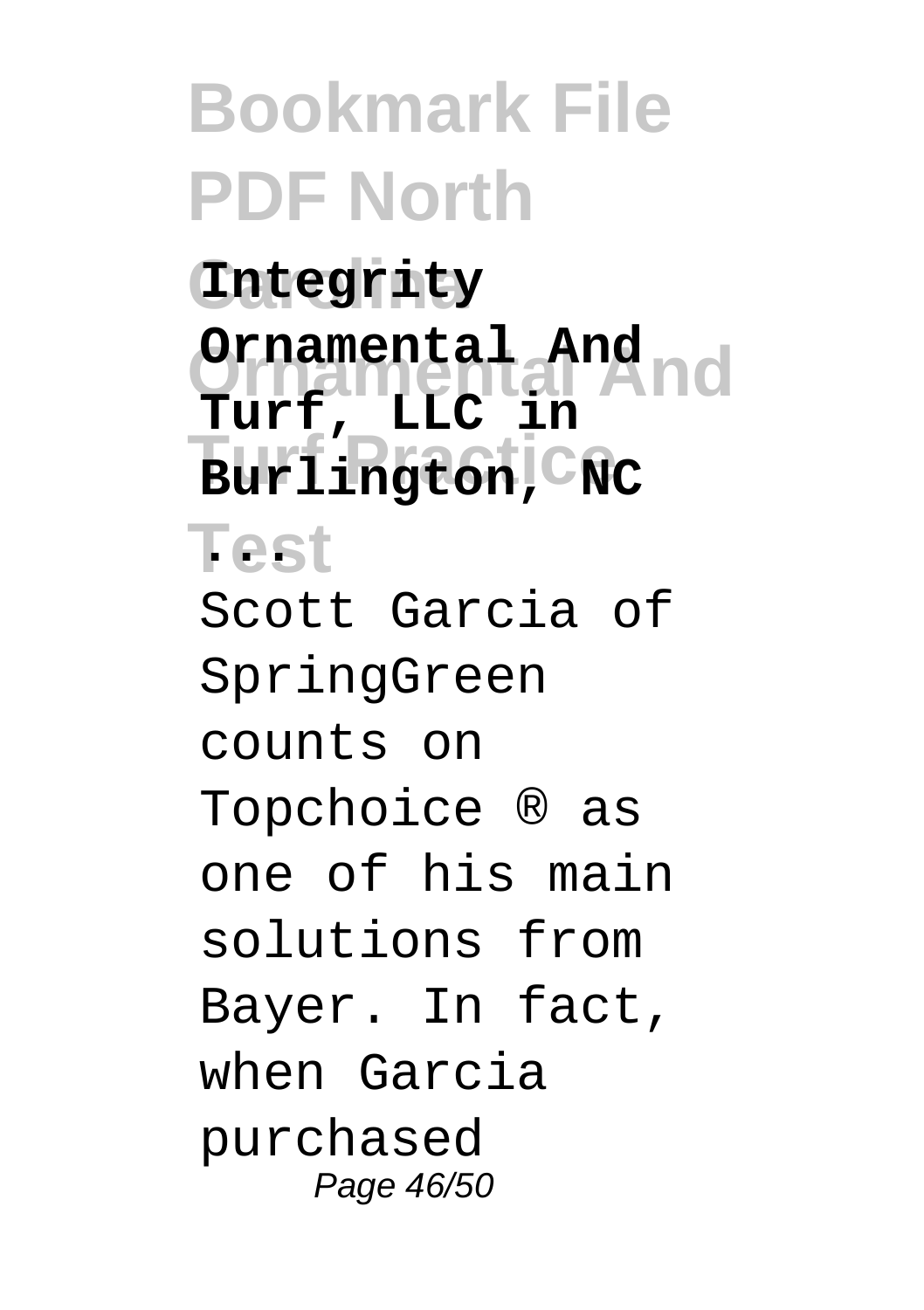**Bookmark File PDF North Carolina** another Spring-Green franchise<br>Urbannental And southern **Tregion Test** of North in a more Carolina, his crews began dealing with more warm-season turf. For Garcia, Topchoice is his preferred product for Page 47/50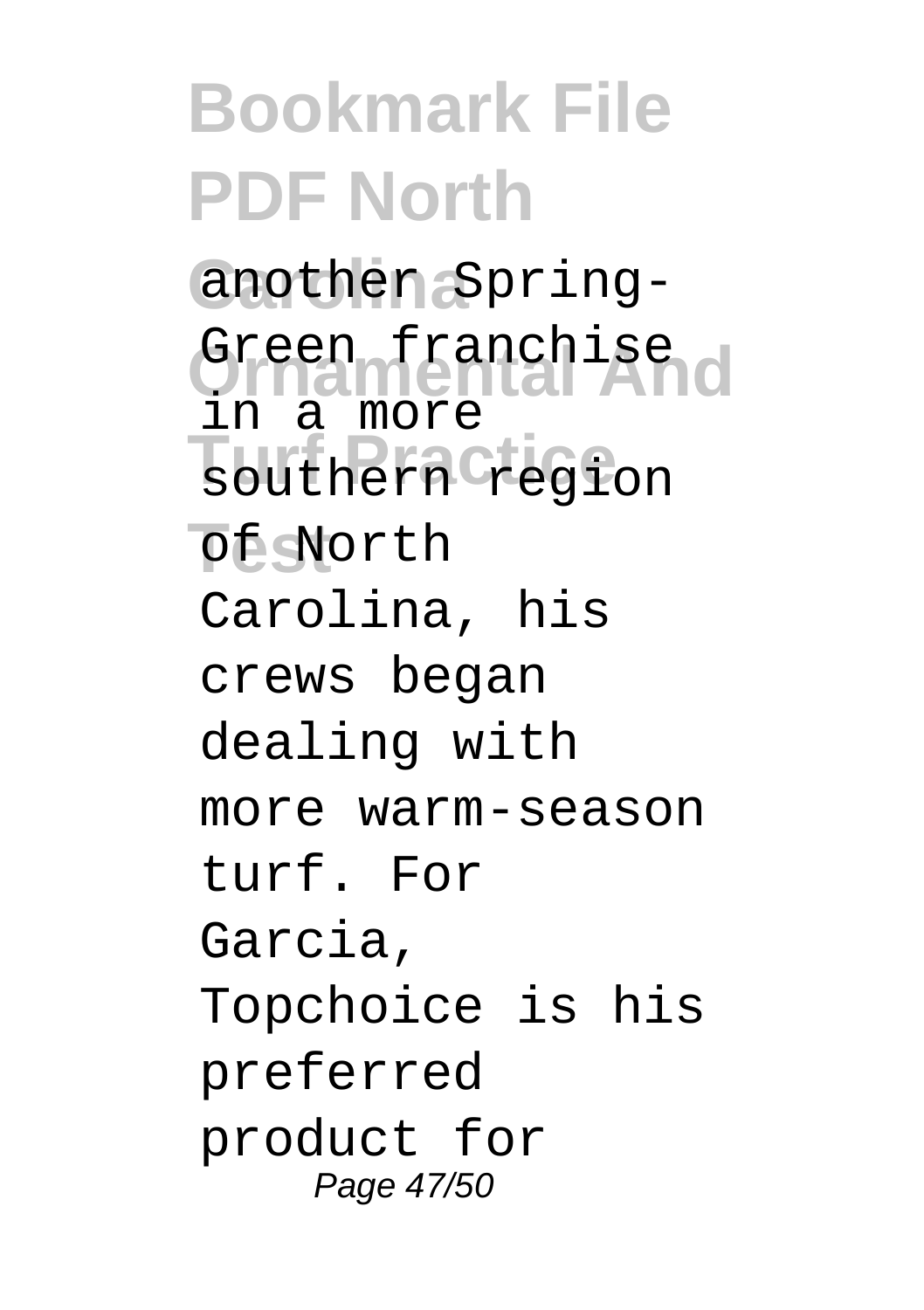**Bookmark File PDF North** treating fire **Ornamental And** ants. **Turf Practice Turf and Ornamentals Management | Bayer Environmental ...** Specifically the incumbent will serve as a key member of the global team for Page 48/50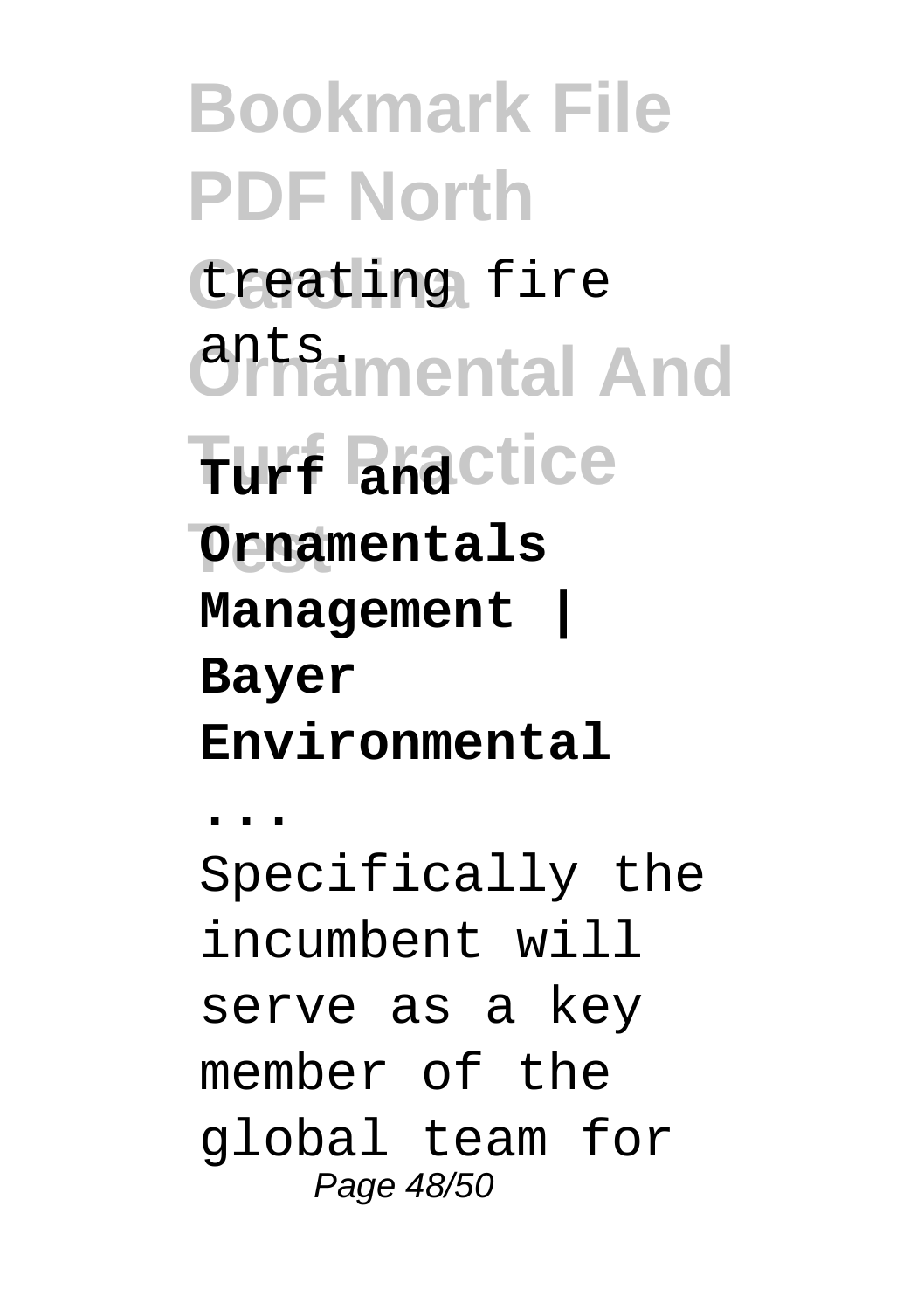**Bookmark File PDF North Carolina** development of turf and <sub>ntal</sub> And products, plan and track ornamental budgets, drive planning and coordination of lab and field

...